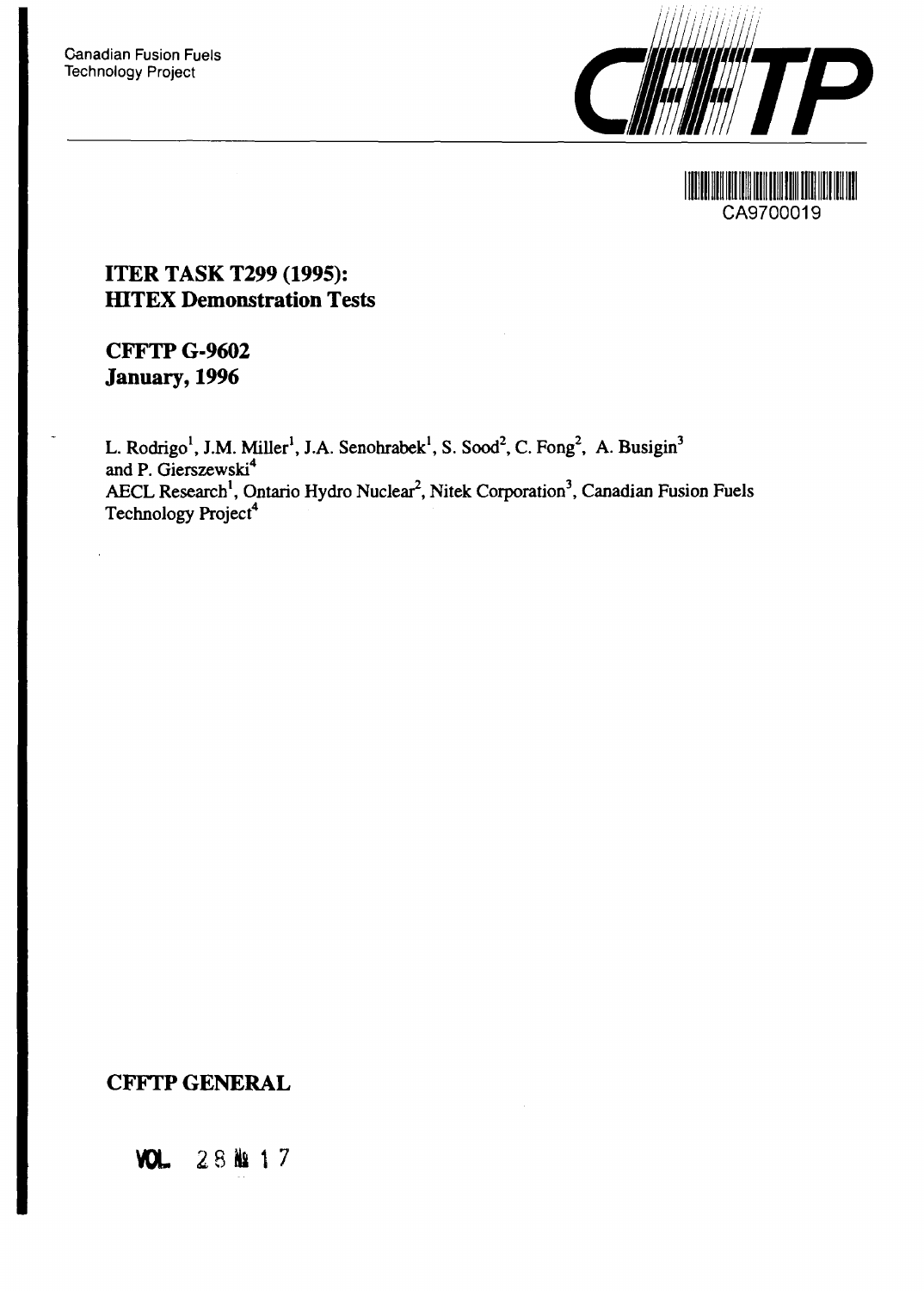The Canadian Fusion Fuels Technology Project represents part of Canada's overall effort in fusion energy research. The focus for CFFTP is tritium technology and remote handling. The Project is funded by the Government of Canada and Ontario Hydro Technologies. Ontario Hydro Technologies administers the Project.

 $\mathcal{L}^{\mathcal{A}}$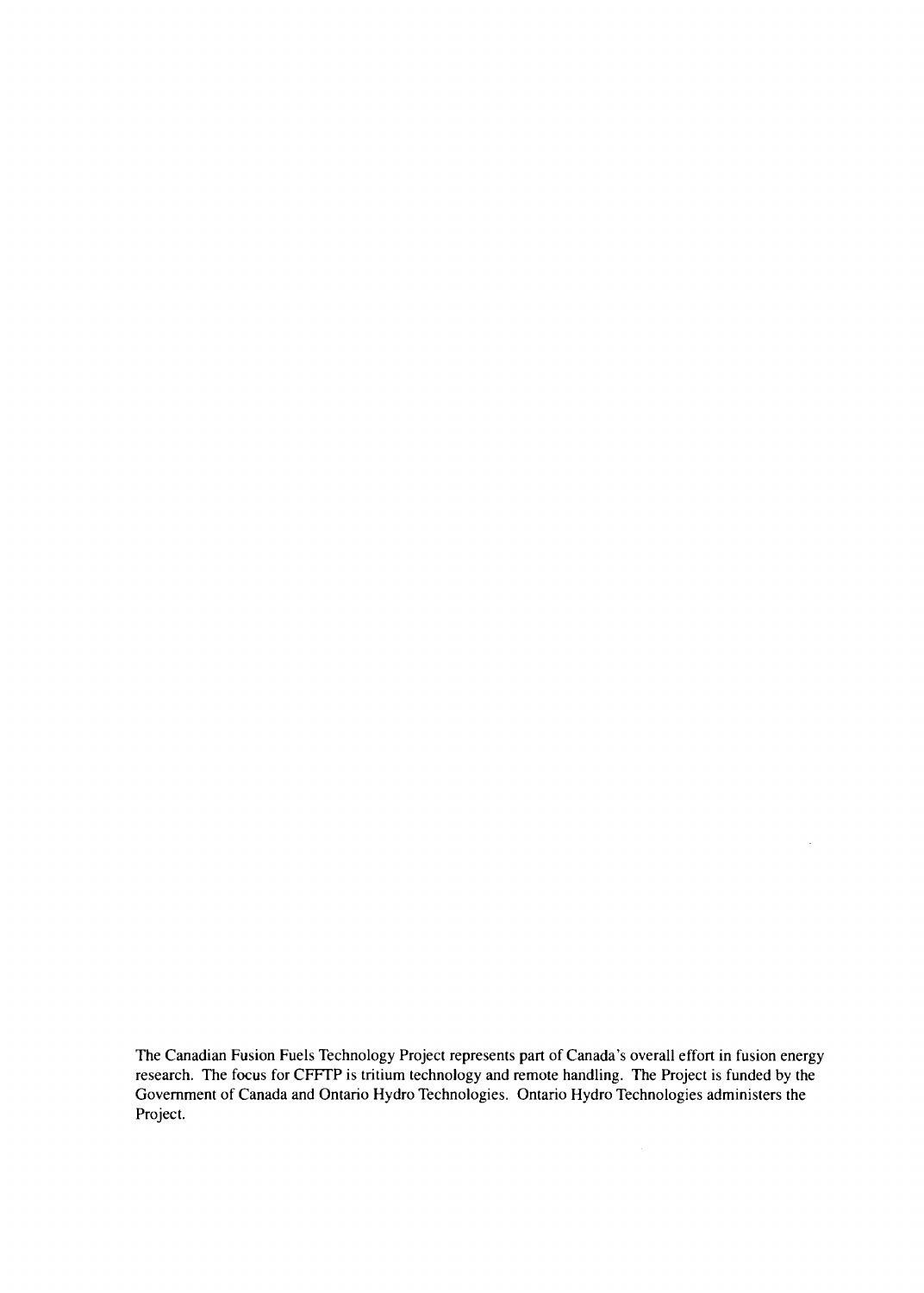## **ITER TASK T299 (1995): HITEX Demonstration Tests**

# **CFFTP G-9602 January, 1996**

L. Rodrigo<sup>1</sup>, J.M. Miller<sup>1</sup>, J.A. Senohrabek<sup>1</sup>, S. Sood<sup>2</sup>, C. Fong<sup>2</sup>, A. Busigin<sup>3</sup> and P. Gierszewski<sup>4</sup> AECL Research<sup>1</sup>, Ontario Hydro Nuclear<sup>2</sup>, Nitek Corporation<sup>3</sup>, Canadian Fusion Fuels Technology Project<sup>4</sup>

© Copyright Ontario Hydro, Canada, 1996. Inquiries about copyright and reproduction should be addressed to:

Manager, CFFTP 2700 Lakeshore Road West Mississauga, Ontario Canada L5J1K3

**CFFTP GENERAL**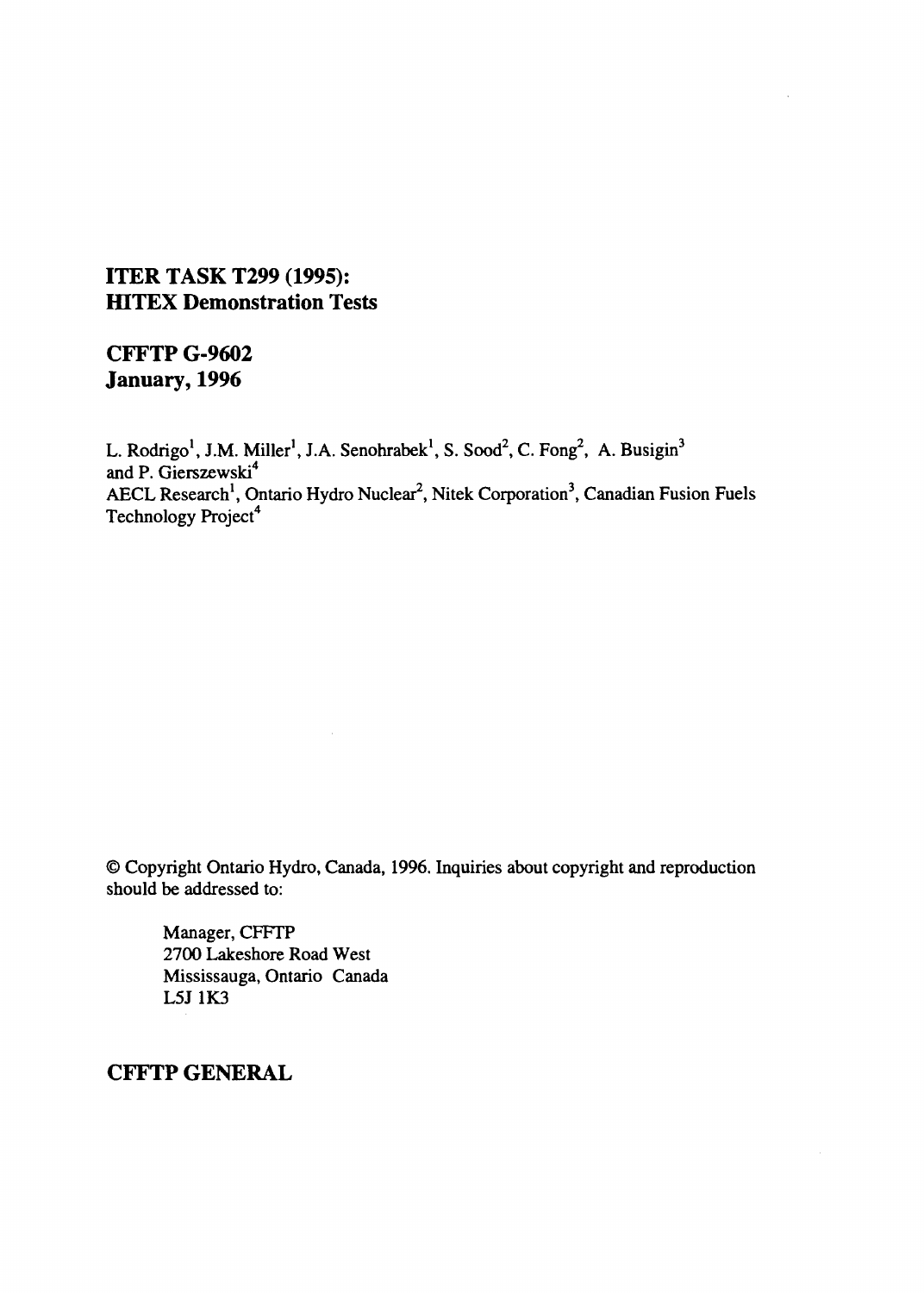## TABLE OF CONTENTS

| 1. TASK OBJECTIVES                                                                                                     | 1                                |
|------------------------------------------------------------------------------------------------------------------------|----------------------------------|
| 2. BACKGROUND                                                                                                          | 1                                |
| 3. EXPERIMENT DESCRIPTION                                                                                              | $\overline{2}$                   |
| 3.1 Experimental Setup<br>3.2 Experimental Procedures                                                                  | $\overline{2}$<br>$\overline{2}$ |
| 4. RESULTS                                                                                                             | 3                                |
| 4.1 Effect of Operating Parameters                                                                                     | 3                                |
| 4.1.1 Effect of Catalyst Temperature<br>4.1.2 Effect of Loop Pressure<br>4.1.3 Effect of Gas Residence Time in the Bed | 3<br>4<br>5                      |
| 4.2 Effect of Impurities on Detritiation Factor                                                                        | 7                                |
| 4.2.1 Effect of Non-Tritium Containing Impurities in the Gas<br>4.2.2 Effect of $H_2O$ Vapor                           | 7<br>8                           |
| 4.3 Performance of Ni/Kieselghur Catalyst                                                                              | 10                               |
| 4.4 Effect of Tritium-Surface Contamination                                                                            | 11                               |
| 4.5 Test Catalysts with Low-Tritium-Retention Characteristics                                                          | 12                               |
| 4.5.1 Pt-on-Silicalite Catalyst                                                                                        | 12                               |
| 4.6 Two-Stage HITEX Process                                                                                            | 14                               |
| 4.7 Permeator Performance                                                                                              | 15                               |
| 5. CONCLUSIONS AND RECOMMENDATIONS                                                                                     | 16                               |
| <b>REFERENCES</b>                                                                                                      | 17                               |

Page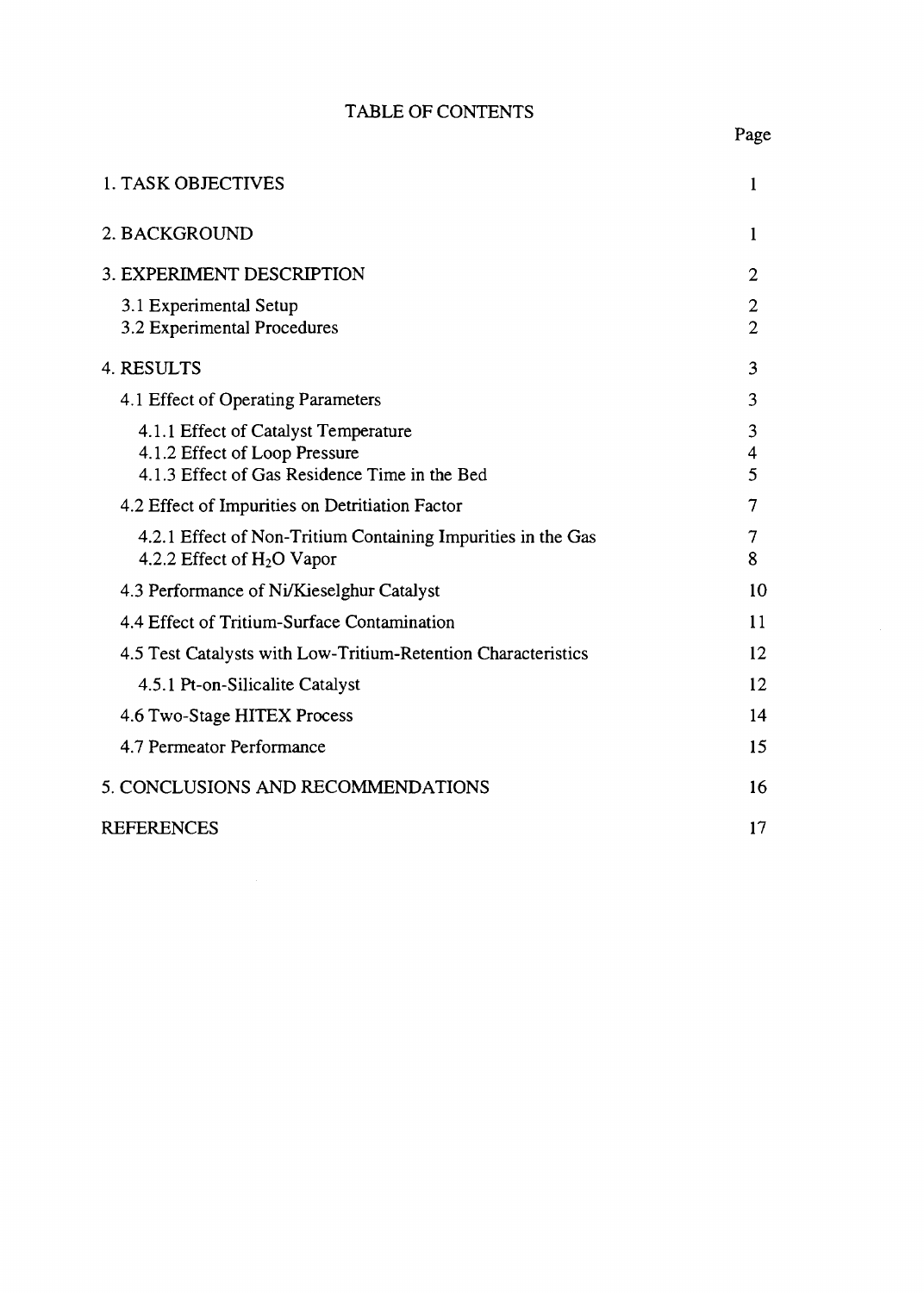### 1. TASK OBJECTIVES

The objective of this task is to demonstrate processes for efficient cleanup and detritiation of the plasma exhaust. In this subtask, the objectives were to provide further design data on the HITEX process, and to build and demonstrate 2-stage high-detritiation HITEX performance.

## 2. BACKGROUND

The original HITEX concept proposed for detritiating impurities in the ITER plasma exhaust was based on a batch process that uses catalyst-assisted isotopic exchange of tritium bound to impurities with protium and extraction of the resulting elemental tritium with a permeator [1, 2]. The main advantage of this process is that it is simple, does not produce tritiated water and is capable of achieving high detritiation factors (DFs).

Following successful proof-of-principle tests at Ontario Hydro [3], preliminary tritium tests were carried out at Chalk River Laboratories (CRL) with tritiated methane (CQ4, Q  $=$  H, D or T)) and mixed CQ<sub>4</sub>/He mixtures under ITER Task T49 in 1994 [4, 5].

In the batch-HITEX process, impurity detritiation is characterized by an initial fastdetritiation step followed by a slow-detritiation step. The slow-detritiation step, which is detrimental to the overall detritiation process, is consistent with the process, being limited by the slow desorption of tritium from contaminated surfaces. Under the conditions tested in 1994, -99.99-99.999% of the initial activity was removed in the fast-detritiation step corresponding to DF in the range  $1x10^4$ -1x10<sup>5</sup>. At higher DFs (>1x10<sup>5</sup>), the detritiation rate slows down consistent with a slow surface-outgassing process. The dominant sources contributing to this slow degassing process were not conclusively identified in the 1994 program.

A simple model was developed to describe the HITEX process based on the following simplifying assumptions:

- 1. complete mixing of gases,
- 2. complete isotopic equilibrium of hydrogen isotopes among gases at the outlet of the reactor, and
- 3. constant, isotope-independent hydrogen isotopes recovery fraction of the permeator.

From a simple mass balance for tritium in the tank, the DF can be shown to be given by:

DF = 
$$
e^{\lambda t}
$$
 (1)  
\nI =  $[f_{perm}Q_L/(V_{imp}(1+R))][f_{Q2}+R/(f_{Q2eq}+R)]$  (2)

where: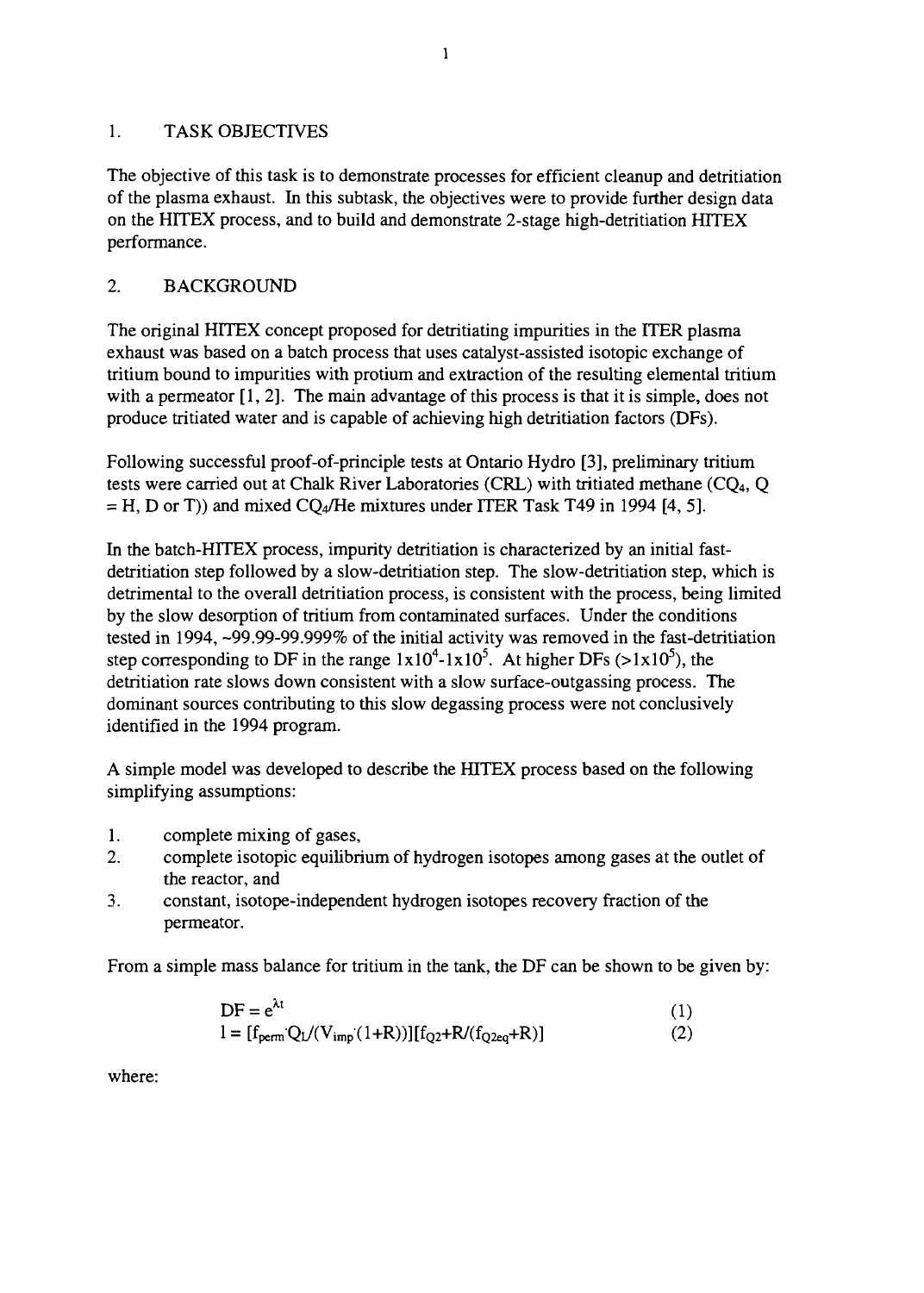$Q_L$  is the loop recirculation flow rate at the operating conditions (L/min), R is the molar ratio  $V_{H2}/V_{imp}$  (where  $V_{H2}$  is the tritium-free hydrogen added to the tank initially and  $V_{imp}$  is the number of impurity moles in the tank), fperm is the isotope-independent hydrogen isotopes recovery fraction of the permeator,  $f_{Q2}$  is the mole fraction of  $Q_2$  gas present initially in the impurities  $V_{\text{imp}}$ , and  $f_{O2eq}$  is the mole fraction of equivalent  $Q_2$  in  $V_{imp}$ .

According to the model, under complete isotopic equilibration in the reactor and perfect mixing conditions, the DF is a simple exponential function of time with the preexponential factor  $\lambda$  determining the detritiation rate. The model was shown to be consistent with the fast-detritiation step and agreed well with the observations: DF increased with  $Q_L$ , DF increased with R, and no initial tritium concentration effects. The model was found to agree well with the experimental data at high recirculation flow rates (5 L/min (STP) while underpredicting at lower flow rates (2 L/min (STP)). This was attributed to poor mixing conditions in the tank (perfect plug flow conditions would keep the reactor feed at the highest possible tritium concentration) that would increase the average detritiation rate.

## 3. EXPERIMENT DESCRIPTION

#### 3.1 Experimental Setup

The experimental facility is located in the Tritium Laboratory at CRL. A schematic diagram of the batch-HITEX loop is given in Figure 1. Detailed descriptions of the loop and its components are given in References 4 and 5.

The single-pass front end and a second tank was added to the loop for the two-stage HITEX demonstration tests. A schematic diagram of the two-stage HTTEX loop is shown in Figure 2. The catalyst reactor and the permeator (RSD Model 50) used in the singlepass front-end were similar to the ones used in the batch loop.

In 1995, experiments were carried out under humid gas conditions up to  $\sim 50\%$  relative humidity. At the outlet of the permeator, the gas is enriched with impurities and can lead to water vapor condensation. To avoid water vapor condensation at the outlet of the permeator, these areas were heat traced to 80-100°C. The heated areas are shown with thick solid lines in Figures 1 and 2.

#### 3.2 Experimental Procedures

The batch-HITEX loop operating procedures are described in detail in References 4 and 5. The two-stage tests were carried out with ITER relevant gas mixtures. The single-pass front end was operated with a gas mixture containing 5% impurities in H<sub>2</sub> (R = 19) and at a total flow rate of 460 mL/min(STP). The batch loop was operated with a gas mixture containing 25% of impurities in H<sub>2</sub> (R = 3) at a recirculation flow rate of 5 L/min. The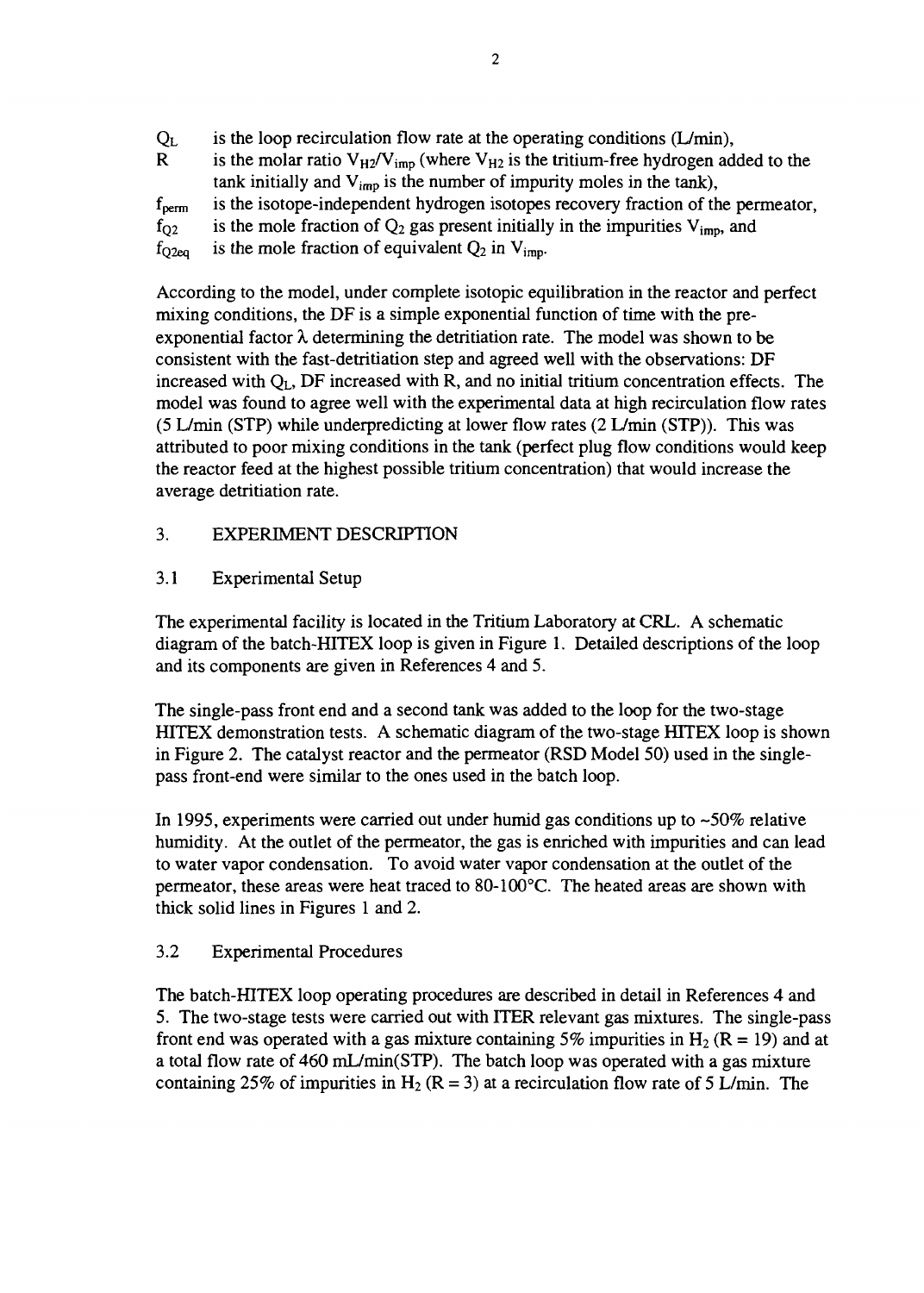required gas composition in the front-end was prepared by mixing appropriate amounts of the tritiated methane gas with  $H_2$  and He. For tests under humid conditions, the He gas was humidified by passing through a water bubbler maintained at an appropriate temperature.

The tritium concentration in the feed to the reactor and the permeator bleed were measured with ionization chambers. The reactor and the permeator in the front-end were operated at 400°C and 425°C respectively. The tritium removed in the front-end through the permeator was pumped into a Ti getter bed and the permeator bleed was used to fill one of the two 15 L tanks while the content in the other tank was being processed. In the preliminary two-stage HITEX tests, a two-hour batch-cycle was used. At the end of a batch-HITEX cycle, the tank was isolated and the detritiated gas mixture in the tank was evacuated and vented. The empty tank was then switched over to the fill-side to accept the permeator bleed and the filled tank was switched to the batch-processing side manually.

- **4.** RESULTS
- 4.1 Effect of Operating Parameters
- 4.1.1 Effect of Catalyst Temperature

In these experiments, a catalytic reactor containing 120 g of  $0.5\%$  Pt/Al<sub>2</sub>O<sub>3</sub> catalyst was used. The effect of temperature on the batch-HITEX performance was investigated in the temperature range 300-400°C using the standard gas mixture (4% CQ<sub>4</sub>/H<sub>2</sub>). The run parameters are listed in Table 1.

|  | Table 1 - Effect of Temperature on HITEX Performance - Run Conditions |  |  |  |  |  |
|--|-----------------------------------------------------------------------|--|--|--|--|--|
|  |                                                                       |  |  |  |  |  |

| Run# | Flow<br>$\mathcal{L}/\text{min}$<br><b>STP</b> |          | Temperature<br>$(^{\circ}C)$ | <b>Initial Tritium</b><br>Activity $(Ci/m^3)$ |
|------|------------------------------------------------|----------|------------------------------|-----------------------------------------------|
|      |                                                | Catalyst | Permeator                    |                                               |
| 10   |                                                | 350      | 425                          |                                               |
| ר ו  |                                                | 300      | 425                          | 64                                            |
|      |                                                | 400      | 425                          | 66.5                                          |

Figure 3 shows the effect of temperature on DF. At 300°C, the detritiation rate in the fast-detritiation step is significantly lower compared to the rates observed at higher temperatures (>350°C). A significant change in the detritiation rate was not observed when the temperature was increased from 350°C to 400°C.

According to the simple model (Equations 1 and 2), the detritiation rate is determined by  $\lambda$ . The difference between experimental ( $\lambda_{exp}$ ) and model ( $\lambda_{mod}$ )  $\lambda$  values represent the extent of the system's departure from complete mixing and equilibrium conditions under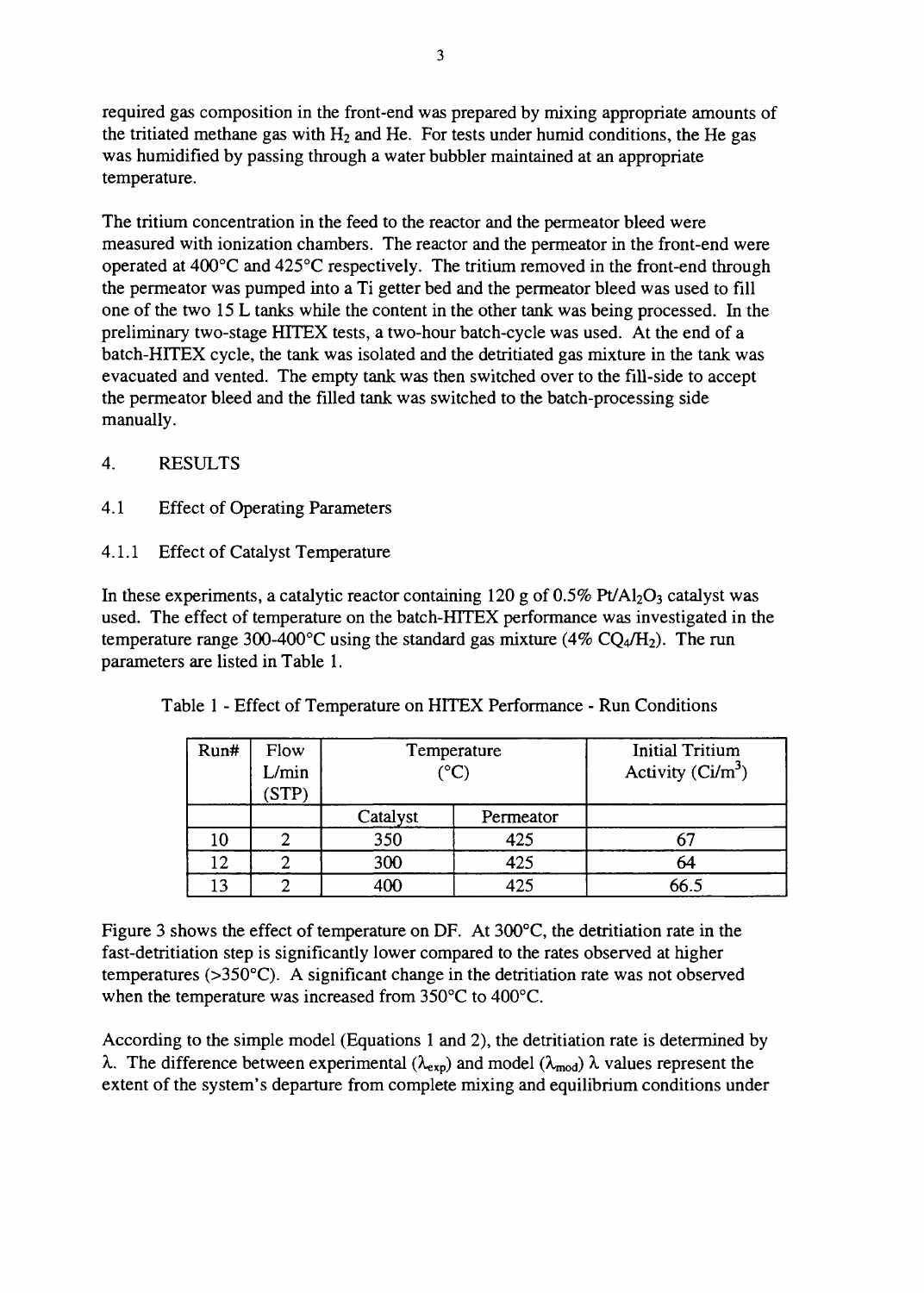the operating conditions. The system's departure from the ideal conditions was quantified using an empirical constant k defined by:  $k = \lambda_{\text{exo}}/\lambda_{\text{model}}$ . The value of k approaches 1 as the system approaches ideal mixing and complete equilibrium conditions. Under complete equilibrium but poor mixing conditions, The value of k must become greater than 1, and under perfect mixing but incomplete equilibrium conditions, k must become less than 1. Table 2 shows the k values calculated from experimental data for the runs at different catalyst temperatures.

| Run# | Catalyst<br>Temperature<br>$\sim$ |      |
|------|-----------------------------------|------|
| 10   | 350                               | 1.28 |
| רו   | 300                               | 0.78 |
| ີ    | $\infty$                          | .36  |

Table 2 - Effect of Temperature on HTTEX Performance - Results

At the same flow rate (similar mixing conditions in the loop), the value of k is significantly lower than 1 at 300°C indicating that complete isotopic equilibrium is not reached at the outlet of the reactor at this temperature. At temperatures above 350°C, k is significantly greater than 1 and a further increase in the catalyst temperature from 350°C to 400°C did not significantly change the value of k. These data appear to suggest that complete isotopic equilibrium is approached at temperatures >350°C at the reactor outlet. These data are consistent with the results of the proof-of-principle tests carried out with a  $4\%$  CD<sub>4</sub>/H<sub>2</sub> gas mixture [3]. In these tests, the isotopic equilibrium was shown to reach at temperatures >375°C with 120 g of catalyst at 2 L/min (STP). According to the data, a reactor operating temperature of 400°C is probably a minimum to ensure complete isotopic equilibrium at the reactor outlet with the present catalyst bed (120 g, ~100 m<sup>2</sup>/g) for the 4%  $CQ_4/H_2$  gas mixture.

#### 4.1.2 Effect of Loop Pressure

The effect of the loop pressure on the HITEX performance was investigated very briefly. The run conditions are listed Table 3 and the results are shown in Figure 4. The experimental data show a slight deterioration in the performance when the loop pressure was increased to 1000 torr (permeator was unchanged at 1000 torr in both cases).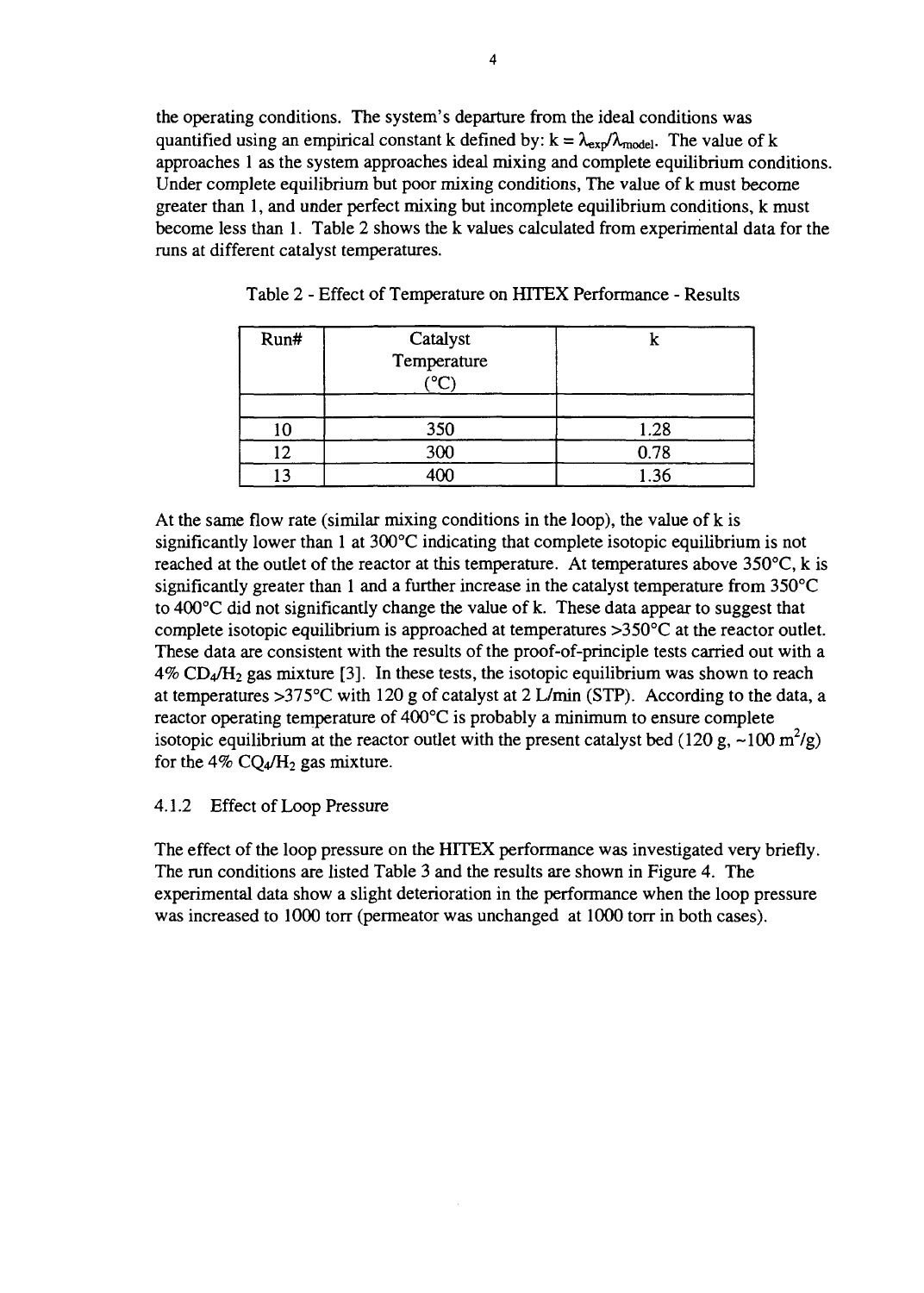| Run | Loop Flow | Loop     |          | Temperature            | <b>Initial Tritium</b> |        | Gas             |
|-----|-----------|----------|----------|------------------------|------------------------|--------|-----------------|
| #   | L(STP/min | Pressure |          | $(^{\circ}\mathrm{C})$ | Activity               |        | Composition     |
|     |           | (Torr)   |          |                        | $(Ci/m^3)$             |        | $\mathscr{G}_o$ |
|     |           |          | Catalyst | Permeator              |                        | $CQ_4$ | H <sub>2</sub>  |
|     |           | 1000     | 400      | 425                    | 66.5                   |        | 96              |
| 13  |           | 760      | 400      | 425                    | 66.5                   |        | 96              |

Table 3 - Effect of Loop Pressure - Run Conditions

#### 4.1.3 Effect of Gas Residence Time in the Catalyst Bed

The effect of gas residence time on the HITEX performance was investigated for different gas compositions. These tests were carried out using a small catalyst bed containing 21g of  $Pt/Al_2O_3$  catalyst. The test-run conditions are given in Table 4.

Figure 5 shows the effect of flow rate on the detritiation rate. In the fast-detritiation region, the detritiation rate as indicated by the slope of the curve shows an increase with the recirculation flow rate from 1 to 3 L/min. In the flow rate range  $3 - 4.5$  L/min(STP), the detritiation rate remained relatively constant and decreased at higher flow rates (>4.5 L/min(STP)). Figure 6 compares the initial detritiation rates for the two catalyst beds (21 and 120 g) at the same recirculation flow rate (2 L/min) for three different  $CQ_4$ concentrations in the gas. Although the gas residence time is smaller in the short  $(21 g)$ catalyst bed at 2 L/min, the detritiation rates are similar with both beds and depended little on the  $CQ_4$  concentration in the gas.

| Run# | Loop Flow<br>L(STP)/min |          | Temperature<br>$\rm ^{\circ}C)$ | <b>Initial Tritium</b><br>Activity $(Ci/m^3)$ |                 | <b>Gas Composition</b><br>$(\%)$ |
|------|-------------------------|----------|---------------------------------|-----------------------------------------------|-----------------|----------------------------------|
|      |                         | Catalyst | Permeator                       |                                               | CQ <sub>4</sub> | H <sub>2</sub>                   |
| 24   | 5.0                     | 400      | 425                             | 94.7                                          | 4               | 96                               |
| 25   | 2.0                     | 400      | 425                             | 92.5                                          | 4               | 96                               |
| 26   | 3.0                     | 400      | 425                             | 92.9                                          | 4               | 96                               |
| 27   | 4.0                     | 400      | 425                             | 94.7                                          | 4               | 96                               |
| 28   | 4.5                     | 400      | 425                             | 92.9                                          | 4               | 96                               |
| 29   | 1.0                     | 400      | 425                             | 91.6                                          | 4               | 96                               |
| 30   | 2.5                     | 400      | 425                             | 93.8                                          | 4               | 96                               |
| 31   | 2.0                     | 400      | 425                             | 100.2                                         | 30              | 70                               |
| 32   | 2.0                     | 400      | 425                             | 92.1                                          | 70              | 30                               |
| 33   | 3.0                     | 400      | 425                             | 98.8                                          | 30              | 70                               |
| 34   | 4.0                     | 400      | 425                             | 101.4                                         | 30              | 70                               |

Table 4 - Effect of Residence Time - Run Conditions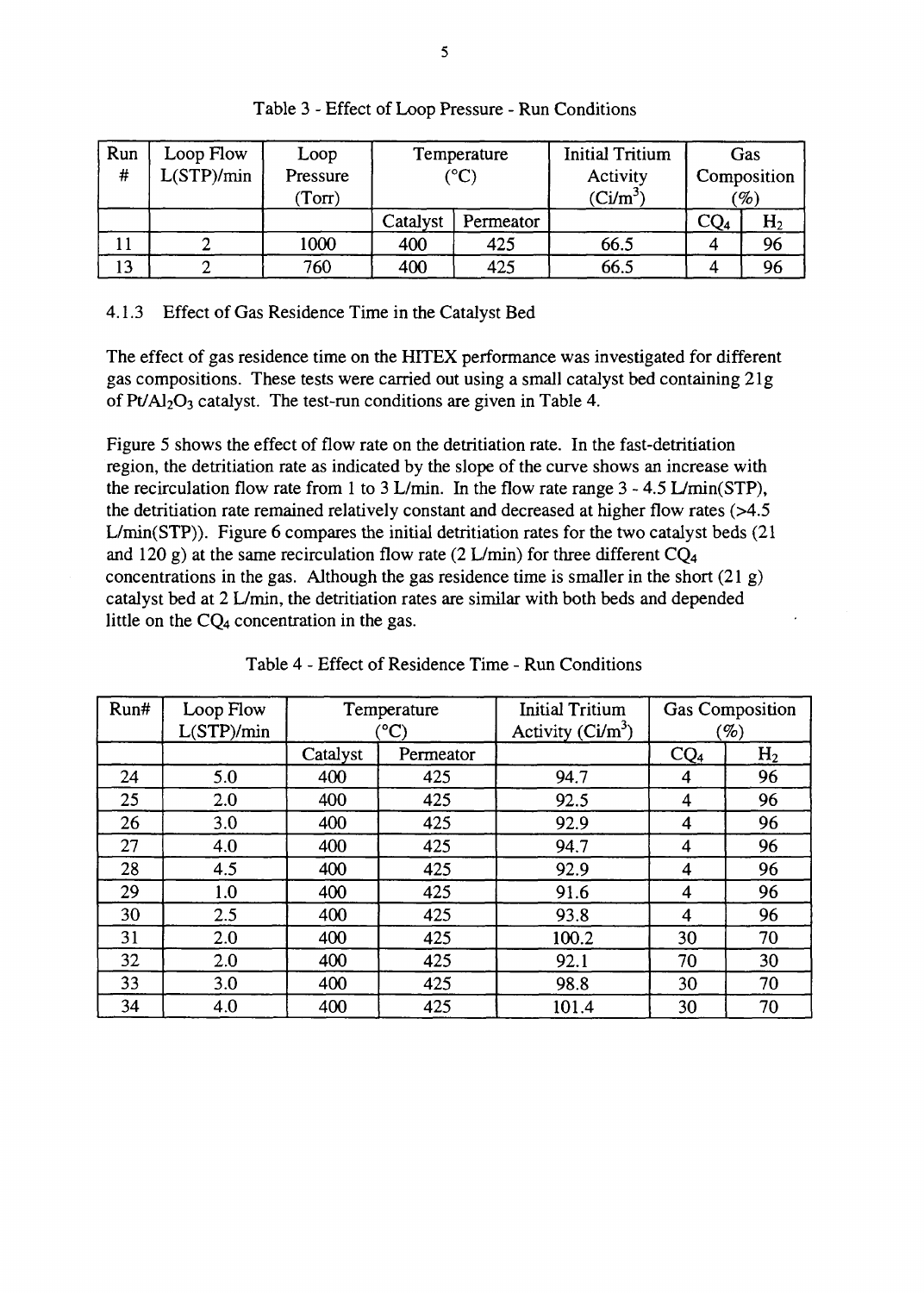Figure 7 compares the detritiation rates for the two catalyst beds at 5 L/min for the 4%  $CO<sub>4</sub>/H<sub>2</sub>$  gas mixture. At 5 L/min, the initial detritiation rate is significantly smaller with the short bed, indicating poor HITEX performance at short residence times<sup>1</sup>.

The effect of residence time on the detritiation rate was evaluated by estimating k for all experiments. The k values are listed in Table 5 as a function of the flow rate along with linear velocity and residence time data. Figure 8 shows a plot of k as a function of the flow rate for different gas mixtures.

With the  $4\%$ CQ<sub>4</sub>/H<sub>2</sub> mixture, at long residence times (>72 ms) or low flow rates (<3 L/min (STP)), the value of k is significantly higher than 1 indicating poor mixing conditions in the loop. The value of k is unaffected  $(-1.32)$  when the residence time was increased from 108 ms (see Table 4, Run# 25 short bed) to 603 ms (see Table 4, Run# 8, long bed) at the same flow rate. These data appear to suggest that close to complete equilibrium conditions are reached at residence times >72 ms. However, Figure 8 and Table 5 clearly show that complete equilibrium conditions are not reached with gas mixtures containing 30% and 70%  $CQ_4$  even at gas residence times as high as 603 ms  $(k<<1)$ . It is possible that a much larger catalyst bed, than the 120 g bed used currently is required to reach complete equilibrium conditions at high CQ<sub>4</sub> contents under practical recirculation flow rates.

According to the data, the optimum HTTEX performance is reached at gas residence times  $>-108$  ms for the 4% CQ<sub>4</sub>/H<sub>2</sub> gas mixture. At 1 L/min, although the gas residence time is significantly higher than the minimum residence time, the lower k value observed appears to indicate far from isotopic equilibrium conditions at the reactor outlet. It is possible that external mass transfer limitations are responsible for poor isotopic equilibrium conditions at low linear gas velocities. Therefore, it is probably important to operate at sufficiently high linear velocities ( $>0.24$  m/s) and residence times ( $>108$  ms) to obtain high detritiation rates.

<sup>1</sup> Although the initial detritiation rate was smaller for the short bed, the DF achieved after 60 minutes of operation was the same for both beds. Also, with the large bed, the turnover from the fast- to slow-detritiation rates occurred considerably early at a DF of  $\sim 1 \times 10^3$  compared to  $\sim 1 \times 10^4$  for the short bed. These data are consistent with the catalyst being the contamination source responsible for the slow-detritiation step. This is discussed in detail in Section 4.4.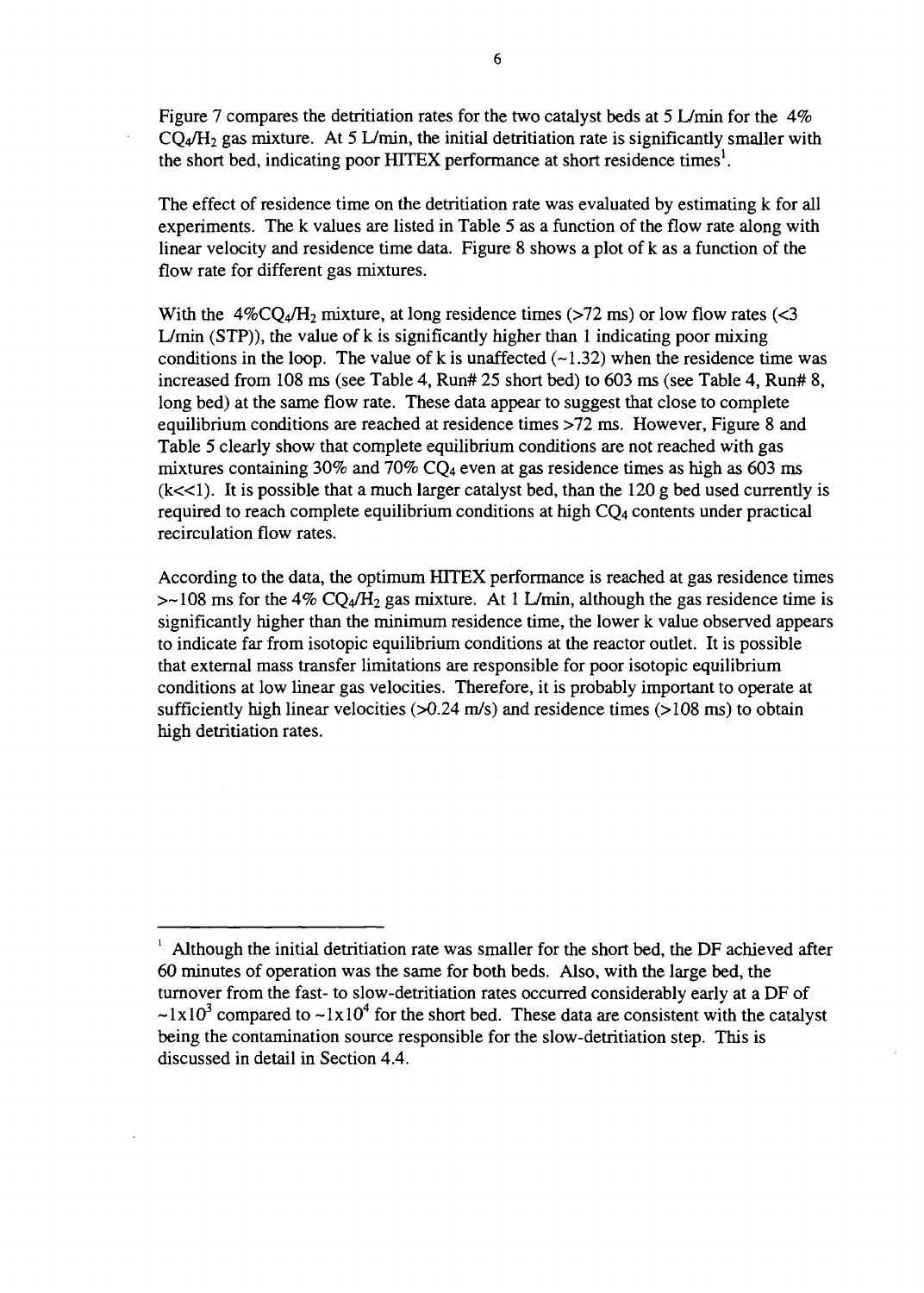| Run#                    |                         | Flow Rate   Composition                | Linear<br>Velocity        | Residence<br>Time | $\lambda$ exp | $\lambda$ model | k    |
|-------------------------|-------------------------|----------------------------------------|---------------------------|-------------------|---------------|-----------------|------|
|                         | (L/min)                 |                                        | (m/s)                     | (ms)              |               | (Average)       |      |
|                         |                         |                                        | Short Bed (21 g Catalyst) |                   |               |                 |      |
| 29                      |                         | $4\%$ CQ4/H <sub>2</sub>               | 0.24                      | 216               | 0.0523        | 0.0478          | 1.09 |
| 25                      | $\overline{2}$          | $4\%$ CQ4/H <sub>2</sub>               | 0.47                      | 108               | 0.1476        | 0.1104          | 1.34 |
| 30                      | 2.5                     | $4\%$ CQ4/H <sub>2</sub>               | 0.60                      | 86                | 0.1891        | 0.1515          | 1.25 |
| 26                      | 3                       | $4\%$ CQ4/H <sub>2</sub>               | 0.71                      | 72                | 0.2332        | 0.1818          | 1.28 |
| 27                      | $\overline{\mathbf{4}}$ | $4\%$ CQ <sub>4</sub> /H <sub>2</sub>  | 0.96                      | 54                | 0.2435        | 0.2393          | 1.02 |
| 28                      | 4.5                     | $4\%$ CQ4/H <sub>2</sub>               | 1.07                      | 50                | 0.2388        | 0.2511          | 0.95 |
| 24                      | 5                       | $4\%$ CQ4/H <sub>2</sub>               | 1.20                      | 45                | 0.2024        | 0.2532          | 0.78 |
| 31                      | $\overline{2}$          | 30%CQ4/H <sub>2</sub>                  | 0.47                      | 108               | 0.0542        | 0.0666          | 0.81 |
| 33                      | 3                       | $30\%$ CQ <sub>4</sub> /H <sub>2</sub> | 0.71                      | 72                | 0.0763        | 0.1009          | 0.76 |
| 34                      | $\overline{4}$          | $30\%$ CQ <sub>4</sub> /H <sub>2</sub> | 0.96                      | 54                | 0.0793        | 0.1165          | 0.68 |
| 32                      | $\overline{2}$          | $70\%$ CQ4/ $\mathrm{H}_2$             | 0.47                      | 108               | 0.0125        | 0.0178          | 0.70 |
|                         |                         |                                        | Long Bed (120 g Catalyst) |                   |               |                 |      |
| 8                       | $\overline{2}$          | $4\%$ CQ <sub>4</sub> /H <sub>2</sub>  | 0.47                      | 603               | 0.1489        | 0.1124          | 1.32 |
| 5                       | $\overline{2}$          | 30%CQ4/H <sub>2</sub>                  | 0.47                      | 603               | 0.0556        | 0.0678          | 0.82 |
| 7                       | $\overline{2}$          | $70\%$ CQ4/H <sub>2</sub>              | 0.47                      | 603               | 0.0149        | 0.0193          | 0.77 |
| $\overline{\mathbf{4}}$ | 5                       | $4.9\%$ CQ4/H <sub>2</sub>             | 1.20                      | 243               | 0.2670        | 0.3016          | 0.88 |

Table 5 - Effect of Residence Time - Test Results

## 4.2 Effect of Impurities on Detritiation Factor

#### 4.2.1 Effect of Non-Tritium Containing Impurities in the Gas

Various impurity gases other than organics such as inert gases,  $CO$ ,  $CO<sub>2</sub>$  and  $H<sub>2</sub>O$  vapor are expected to be present in the fusion-fuel exhaust. The effect of inerts were briefly investigated in the 1994 HTTEX program. This year, experiments were carried out to determine the effect of oxygen containing gases such as  $CO$  and  $CO<sub>2</sub>$  on the HITEX performance. The experimental run conditions are given in Table 6.

The experimental results are shown in Figure 9. Addition of  $CO$  and  $CO<sub>2</sub>$  had a significant effect on the detritiation performance. The detritiation rate in the fastdetritiation region (or  $\lambda$ ) decreased with the impurity concentration indicating that complete isotopic equilibrium is not reached in the reactor when impurities such as CO and  $CO<sub>2</sub>$  are present in the gas. Also the final DF that can be achieved after a given processing period decreased with the increasing impurity concentration in the gas for both impurities.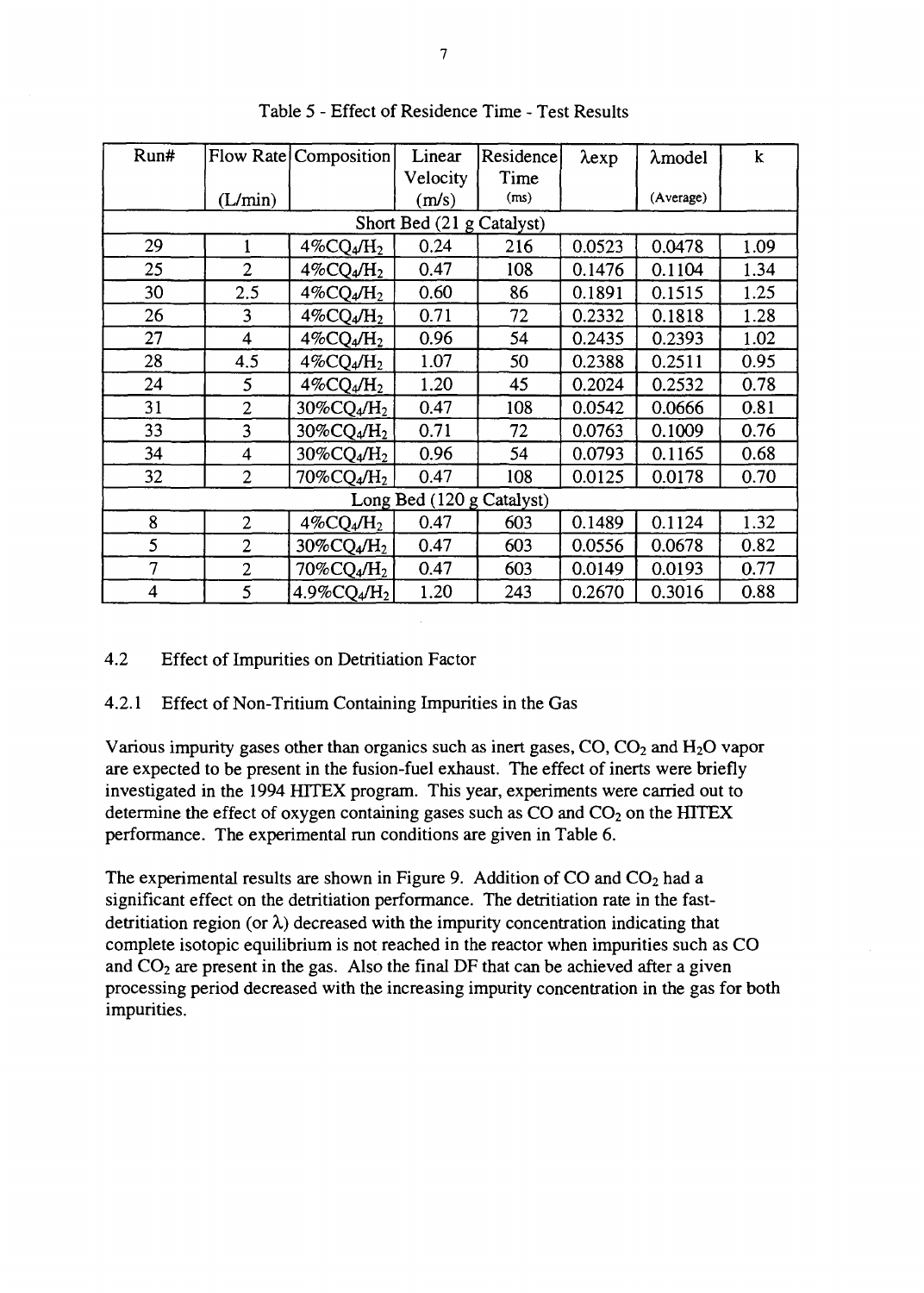| Run# | Loop Flow<br>L(STP)/min |          | Temperature<br>ംட | <b>Initial Tritium</b><br>Activity $(Ci/m^3)$ |                 | <b>Gas Composition</b><br>$\mathscr{G}_o)$ |                |
|------|-------------------------|----------|-------------------|-----------------------------------------------|-----------------|--------------------------------------------|----------------|
|      |                         | Catalyst | Permeator         |                                               | CQ <sub>4</sub> | $_{\rm CO}$                                | H <sub>2</sub> |
| 35   |                         | 400      | 425               | 97.3                                          |                 |                                            | 95             |
| 36   |                         | 400      | 425               | 93.1                                          |                 | 3                                          | 93             |
|      |                         |          |                   |                                               |                 |                                            |                |
|      |                         |          |                   |                                               | CQ <sub>4</sub> | CO <sub>2</sub>                            | H <sub>2</sub> |
| 37   |                         | 400      | 425               | 94.2                                          |                 |                                            | 95             |
| 38   |                         | 400      | 425               | 93.6                                          |                 | 3                                          | 97             |
| 39   |                         | 400      | 425               | 92.3                                          |                 |                                            | 97             |

Table  $6$  - Effect of CO and  $CO<sub>2</sub>$  (Experimental Conditions)

With both impurity gases water vapor is formed in the system by methanation reactions:

| $CO + 3H_2 = CH_4 + H_2O$    |     |
|------------------------------|-----|
| $CO_2 + 4H_2 = CH_4 + 2H_2O$ | (4) |

The poor isotopic equilibration in the reactor may have been caused by the competition of methanation reactions with the isotopic exchange reactions for the active sites, initially in the process. The water vapor formed by methanation of  $CO$  and  $CO<sub>2</sub>$  is partially tritiated and because of its strong adsorption on surfaces, the overall poor detritiation performance can be attributed to the poor transport of water vapor in the system.

#### 4.2.2 Effect of  $H_2O$  Vapor

Water vapor is considered as a common impurity that may be present in the fusion-fuel exhaust. The effect of water vapor in the system was investigated up to  $-50\%$  relative humidity (RH) in the tank. The experiments were carried out with the standard gas mixture (4% CQ<sub>4</sub>/H<sub>2</sub>) with an initial tritium activity of ~100 Ci/m<sup>3</sup>. The experimental run conditions are given in Table 7.

Figure 10 compares the results from Run#40 and Run#41 obtained under humid conditions, with the results from a dry run. In Run#40, the loop was first humidified with a moisture saturated  $H_2$  purge stream before the run and water vapor was not added to the system during the run. In this case, the dew point of the loop gas decreased from about +30 $\rm{^{\circ}C}$  (the box temperature was +32 $\rm{^{\circ}C}$ ) to -10 $\rm{^{\circ}C}$  during the run. In Run#41, water vapor was added to the system continuously with hydrogen and the dew point of the gas was maintained at 17°C. The decrease in the dew point during the run in the first case, and the large amount of water vapor needed to add to the loop to maintain the dew point constant in the second case, suggest a loss of water vapor from circulation probably due to condensation in some parts of the loop. And the permeator outlet, the bleed gas is enriched with impurities and water vapor due to hydrogen permeation and as a result can lead to water vapor condensation. To avoid vapor condensation in subsequent runs, the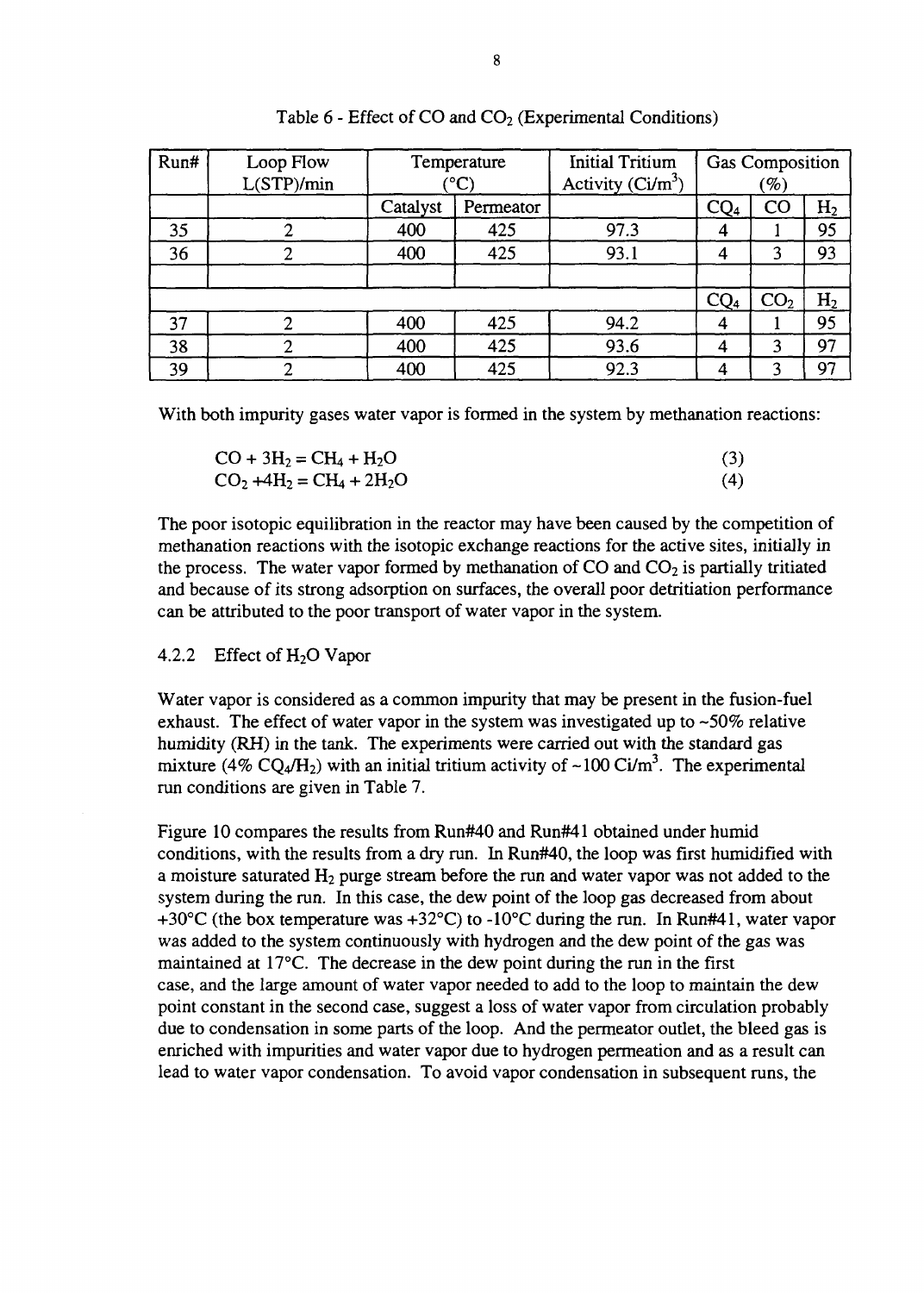### Table 7 - Effect of Water Vapor - Test Conditions

(The standard  $4\%$ CO $_4$ /H<sub>2</sub> gas was used in all experiments unless otherwise specified)

| Run# | Loop           | - -<br>Temperature | Comments                                                                     |
|------|----------------|--------------------|------------------------------------------------------------------------------|
|      | Flow           | $(^{\circ}C)$      |                                                                              |
|      | L(STP)         | Cat./Perm          |                                                                              |
|      | /min           |                    |                                                                              |
| 40   | 2              | 400/425            | water vapor was added only initially                                         |
|      |                |                    | dew point decreased from $+30^{\circ}$ C to -10°C                            |
|      |                |                    | lines downstream of the permeator were not heated                            |
| 41   | $\overline{2}$ | 400/425            | water vapor added continuously to the loop                                   |
|      |                |                    | dew point: $+17^{\circ}$ C (constant)                                        |
|      |                |                    | lines downstream of the permeator were not heated                            |
| 45   | $\overline{2}$ | 400/425            | water vapor added after the turnover point from fast                         |
|      |                |                    | to slow detritiation                                                         |
|      |                |                    | lines downstream of the permeator were heated (80-<br>$100^{\circ}$ C)       |
|      |                |                    | dew point: - $26^{\circ}$ C (initial)/- $4^{\circ}$ C (final)                |
| 48*  | $\overline{2}$ | 400/425            | water vapor added after the turnover point from fast<br>to slow detritiation |
|      |                |                    | lines downstream of the permeator were heated (80-<br>$100^{\circ}$ C)       |
|      |                |                    | dew point: $-23^{\circ}$ C (initial)/-4 $^{\circ}$ C (final)                 |
| 49   | 5              | 400/425            | water vapor added after the turnover point from fast                         |
|      |                |                    | to slow detritiation                                                         |
|      |                |                    | lines downstream of the permeator were heated (80-<br>$100^{\circ}$ C)       |
|      |                |                    | dew point: $-15^{\circ}$ C (initial)/9 $^{\circ}$ C (final)                  |

\* the gas composition in the run was  $33.3\%$ CQ $\frac{\cancel{0}}{4}$  $33.3\%$ He/33.3%H<sub>2</sub>

lines downstream of the permeator were kept at elevated temperatures (80-100°C). The heated zones are shown in thick lines in Figures 1 and 2.

In Run#45 and Run#49, water vapor was added to the loop only after the transition from fast to slow detritiation. It was assumed that the desorption of the surface-adsorbed tritium responsible for the slow detritiation process could be enhanced by swamping with water vapor. Figure 11 compares the results from Run#49 with those obtained under dry conditions (Run#4) carried out under identical operating conditions.

As Figure 11 shows, the addition of water vapor after the transition from fast to slow detritiation did not improve the detritiation rate in the slow-detritiation region compared to the rates observed under dry conditions. These data appear to suggest that the surface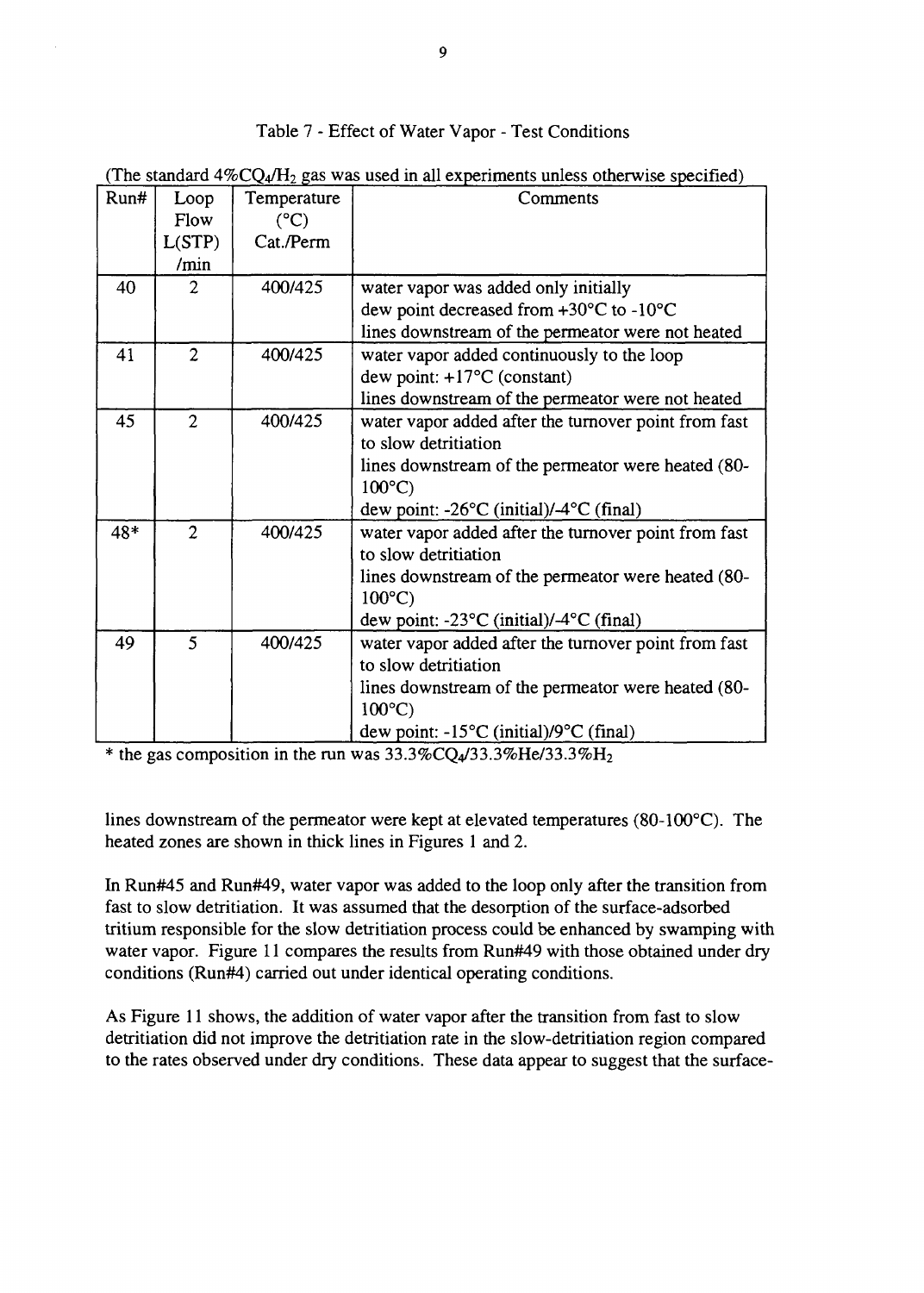adsorbed tritium responsible for the slow detritiation step is not in the form of adsorbed water.

Eliminating vapor condensation in the loop improved the HITEX performance significantly. In the presence of water vapor in the loop, the detritiation rate in the fastdetritiation region was slower and the final DF attained was significantly lower compared to dry runs. In Run#49, the final DF achieved after 120 min of operation is  $\sim 3 \times 10^4$ , well below the design target of  $1x10^5$ .

## 4.3 Performance of Ni/Kieselghur Catalyst

Ni/Kieselghur catalyst is used both as a cracking and isotopic exchange catalyst in the CAPRICE (Catalytic Purification Experiment) loop at FzK (Research Center Karlsruhe). The Ni/Kieselghur catalyst was investigated as a possible alternative catalyst for the HITEX process. As with the  $Pt/Al_2O_3$  catalyst, 120 g of the Ni/Kieselghur catalyst was used in the reactor. The experimental conditions are listed in Table 7.

The experimental results from these tests are compared with the results obtained with the  $Pt/Al<sub>2</sub>O<sub>3</sub>$  catalyst under similar operating conditions in Figure 12. The tests with the Ni/Kieselghur catalyst were found to be difficult to reproduce. Although results were reproducible in the fast-detritiation region, different catalyst treatments led to notable changes in the slow-detritiation region.

|      |           |                  |            | The standard $\pm \pi \sqrt{Q} \sqrt{q} \pi \sqrt{q}$ gas was used in an experiments uness otherwise specified, |
|------|-----------|------------------|------------|-----------------------------------------------------------------------------------------------------------------|
| Run# | Loop Flow | Temperature      | Initial    | Comments                                                                                                        |
|      | L(STP/min | $^\circ{\rm C})$ | Tritium    |                                                                                                                 |
|      |           | Cat./Perm        | Activity   |                                                                                                                 |
|      |           |                  | $(Ci/m^3)$ |                                                                                                                 |
| 16   |           | 400/425          | 487.0      | catalyst activated $7 h$ in $H_2$                                                                               |
| 17   |           | 400/425          | 46.0       | catalyst activated $7 h$ in $H_2$                                                                               |
| 18   |           | 400/425          | 99.0       | additional 5 h reduction in $H_2$                                                                               |
| 19   |           | 400/425          | 94.2       | loop heated/evacuated for 8 h                                                                                   |
| 20   | 2         | 400/425          | 89.5       | $H_2$ circulated/loop evacuated x2                                                                              |
| 21   | ∍         | 400/425          | 695.0      | 10 Ci                                                                                                           |

| Table 8 - Ni/Kieselghur Catalyst Performance - Run Conditions |
|---------------------------------------------------------------|
|---------------------------------------------------------------|

(The standard  $4\%$ CO/H<sub>2</sub> gas was used in all experiments unless otherwise specified)

The detritiation rates in the fast-detritiation region  $(\lambda)$  were found to be similar for both Ni/Kieselghur and Pt/Al<sub>2</sub>O<sub>3</sub> catalysts at 2 L/min (STP). These data appear to suggest that complete isotopic equilibrium is reached in the reactor under the operating conditions used. Also different catalyst pretreatments had little effect on  $\lambda$  indicating little effect of these treatments on the catalyst activity. However, the transition from fast to slow detritiation occurred at a much lower DF ( $\sim$ 2x10<sup>2</sup>) with the Ni/Kieselguhr catalyst compared to  $\sim 1 \times 10^3$ -1x10<sup>4</sup> with the Pt/Al<sub>2</sub>O<sub>3</sub> catalyst. The Ni/Kieselguhr catalyst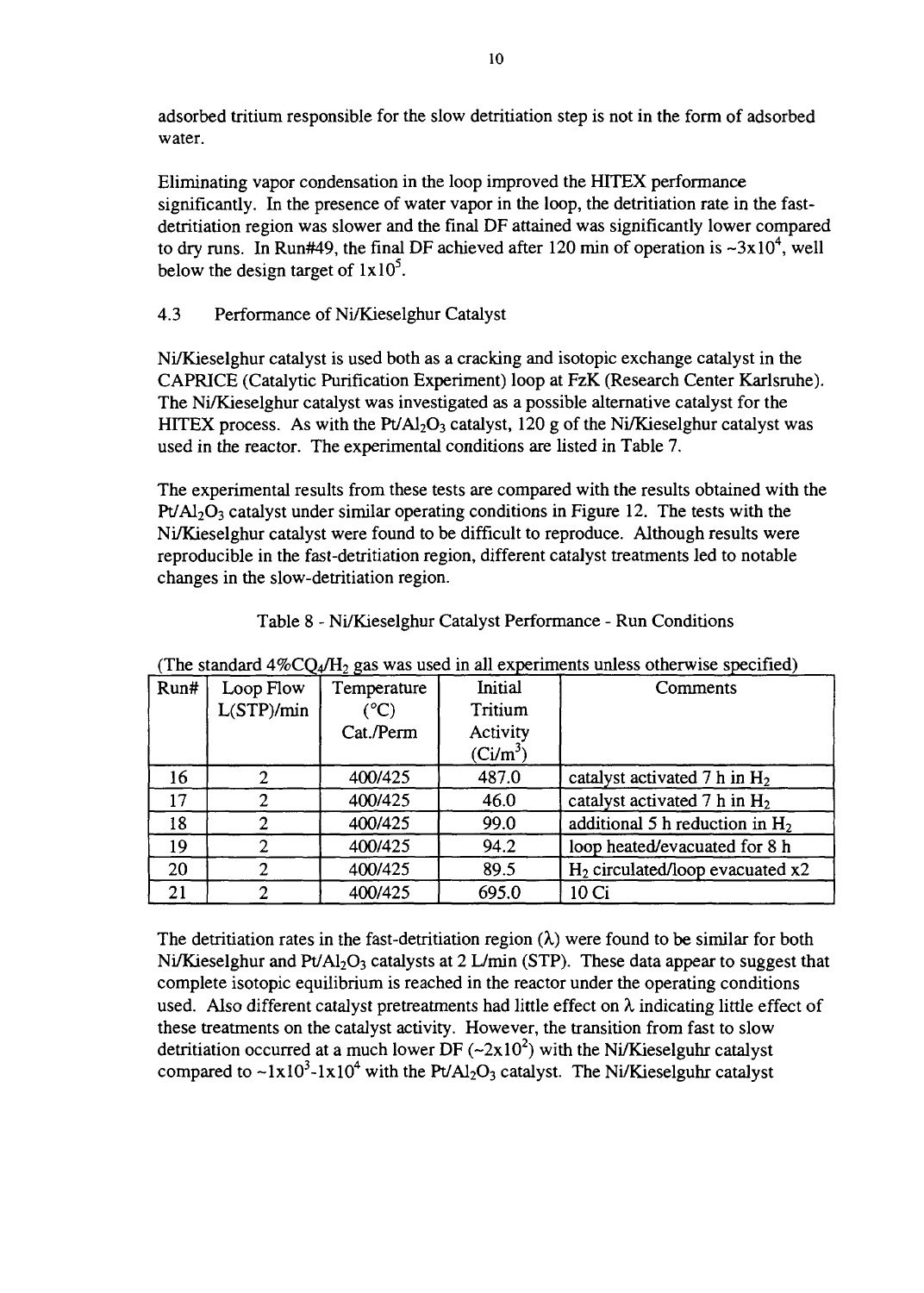appears to retain (adsorb) significantly more tritium than the  $Pt/Al<sub>2</sub>O<sub>3</sub>$  catalyst, that contributes to the slow detritiation process.

The hydroxyl groups (OH) on the surface of the catalyst substrates (Kieselghur or  $Al_2O_3$ ) could be a possible source of tritium surface contamination as they can retain tritium as (OT) by isotopic exchange with gas-phase tritium, with the total exchange capacity being determined by the T/H ratio in the gas, at equilibrium. Since the total surface area available in both catalysts were similar ( $\sim 100 \text{ m}^2/\text{g}$ ), it is possible that the differences in the observed contamination levels are related to differences in the surface densities of OH-groups on the two supports, at the operating temperature.

#### 4.4 Effect of Tritium-Surface Contamination

The detritiation process in the slow-detritiation region is significantly different for the two catalysts  $Pt/Al_2O_3$  and Ni/Kieselghur. These differences appear to be related to the differences in the tritium adsorption capacities of the catalysts at the operating temperature. Several experiments were carried out to determine the extent of tritiumsurface contamination on these catalysts. In these tests, the tritium retained by the system components after a typical HITEX run at high tritium activities (695 Ci/m<sup>3</sup>) was determined for the two catalysts under comparable conditions. The results are shown in Figures 13 and 14 for  $Pt/Al_2O_3$  and Ni/Kieselghur catalysts respectively.

Following a HITEX run at high activity, the tritium adsorbed on the internal surfaces of the tubes was degassed by circulating dry He in the loop while bypassing the reactor and the permeator. A tritium concentration of ~70 mCi/m<sup>3</sup> (~7 pA) was measured in the loop for both catalysts with He. The cold reactor was then opened to the circulating gas. The tritium concentration in the loop decreased as the catalyst adsorbed tritium from the gas phase. The decrease in the tritium concentration was found to be larger for the Ni/Kieselghur catalyst than for the  $Pt/Al_2O_3$  catalyst. After the tritium concentration was stabilized, the reactor was heated to the operating temperature (400°C). The measured tritium concentration in the loop decreased for the  $Pt/Al<sub>2</sub>O<sub>3</sub>$  catalyst while it increased for the Ni/Kieselghur catalyst. The reason for the two different behavior is not clear. Opening the diffuser to the loop flow did not significantly changed the tritium concentration measured in the loop in both cases. Following this step, He was evacuated and the bypass loop was filled with a  $50\%H<sub>2</sub>/He$  gas mixture and circulated. No significant change in the IC measurements was observed at this stage. The tritium concentration in the loop, however, increased significantly  $(\sim 280 \text{ mC})/m^3$  ( $\sim 30 \text{ pA}$ ) for  $Pt/Al_2O_3$  and  $\sim$ 2350 mCi/m<sup>3</sup> ( $\sim$ 250 pA) for Ni/Kieselghur) when the heated reactor was valved in. Both catalysts appear to retain substantial amounts of tritium compared to the rest of the surfaces in the system. According to these data, tritium contamination of metal surfaces in tubes and the tank surfaces does not appear to be significant enough to play a major role in the slow-detritiation process. The significant release of tritium from the catalyst with the  $50\%$ H<sub>2</sub>/He gas mixture appears to suggest that the tritium retained by the catalysts is in a strongly-adsorbed form but can exchanged easily with protium. As suggested Section 4.3, these adsorption sites could be identified with the surface hydroxyl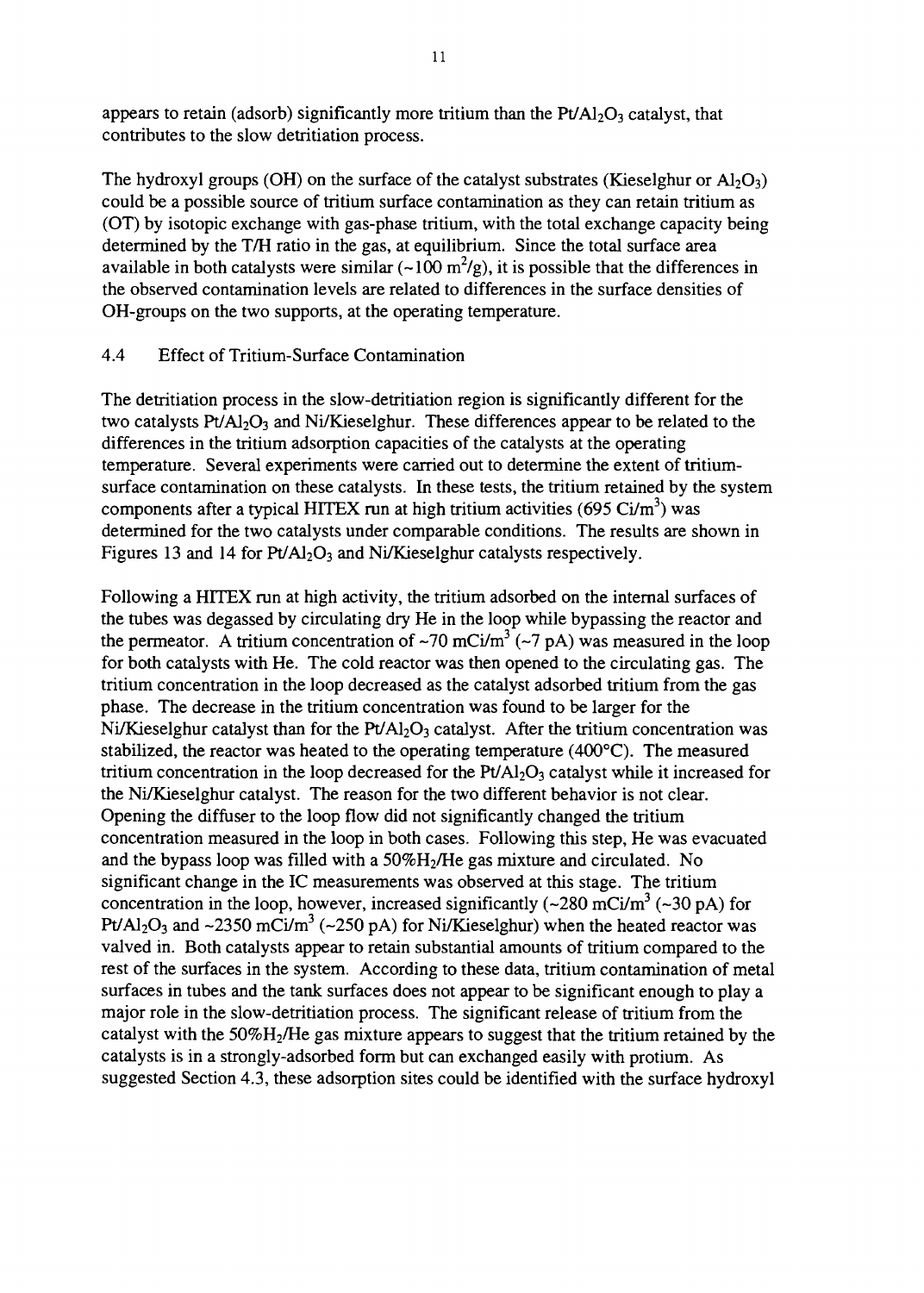hydroxyl groups on the catalyst substrate. The Ni/Kieselghur catalyst appears to retain significantly more tritium (~8 times more) indicating a significantly higher surfacehydroxyl-group density on this catalyst under the reactor operating conditions. The fact that a large amount of tritium can still be desorbed from the catalyst after a typical HITEX run suggests that tritium is desorbed very slowly. These data explain the very early transition from fast- to slow-detritiation region observed with the Ni/Kieselghur catalyst (see Section 4.3) as well as the differences observed in the slow-detritiation region.

Towards the end of a typical HITEX run, surface hydroxyl groups are depleted with tritium as the catalyst is swamped with protium. Consequently, at the beginning of a HITEX run one can expect a decrease in the gas-phase tritium concentration as the tritium-depleted catalyst surface acts as a sink for tritium. The occurrence of this phenomenon at the beginning of a HITEX run is clearly seen in Figure 15 for the Pt/Al<sub>2</sub>O<sub>3</sub> catalyst. In this run, after circulating the  $CO<sub>4</sub>/H<sub>2</sub>$  gas mixture in the bypass loop (reactor and permeator bypassed) the heated reactor was opened to the circulating gas. The initial tritium concentration as measured by the IC dropped initially from  $-101$ Ci/m<sup>3</sup> to roughly 99.5 Ci/m<sup>3</sup> consistent with the reduction in the loop pressure as a result of the increase in the loop volume. After this initial drop, the tritium concentration in the loop continued to decrease slowly before stabilizing at  $\sim 88$  Ci/m<sup>3</sup>. This decrease in the tritium concentration is consistent with the loss of tritium from the gas phase due to isotopic exchange with surface-OH groups on the catalyst. The initial loss of tritium from the gas phase to the surface-OH groups amounted to  $\sim$ 12% for the 120 g Pt/Al<sub>2</sub>O<sub>3</sub> catalyst.

Tritium contamination studies appear to suggest that catalyst substrates such as  $A I_2 O_3$ and Kieselghur retains significant amounts of tritium probably as tritiated OH groups on the surface that contributes to the slow-detritiation step which is detrimental to the overall HITEX process. Therefore, to extend the fast-detritiation region to high DF values and to reduce the tritium responsible for the slow-detritiation step, an alternative catalyst with low-tritium retention characteristics must be found.

4.5 Test of Catalysts with Low-Tritium-Retention Characteristics

Two alternative catalysts were considered as potential substitutes for the current standard  $Pt/Al_2O_3$  catalyst. They are Pt/Silicalite with a low OH-group density and Pt-metal sponge. Only the Pt/Silicalite catalyst was tested in the 1995 program.

## 4.5.1 Pt/Silicalite Catalyst

The catalyst used was in the form of a corrugated screen (1.5 mm deep corrugations) rolled into 22.2 mm diameter x 152.4 mm long module containing 11.26 g of catalyst (8.57% Pt/Silicalite).

The HITEX run conditions with the Pt/Silicalite catalyst are listed in Table 9.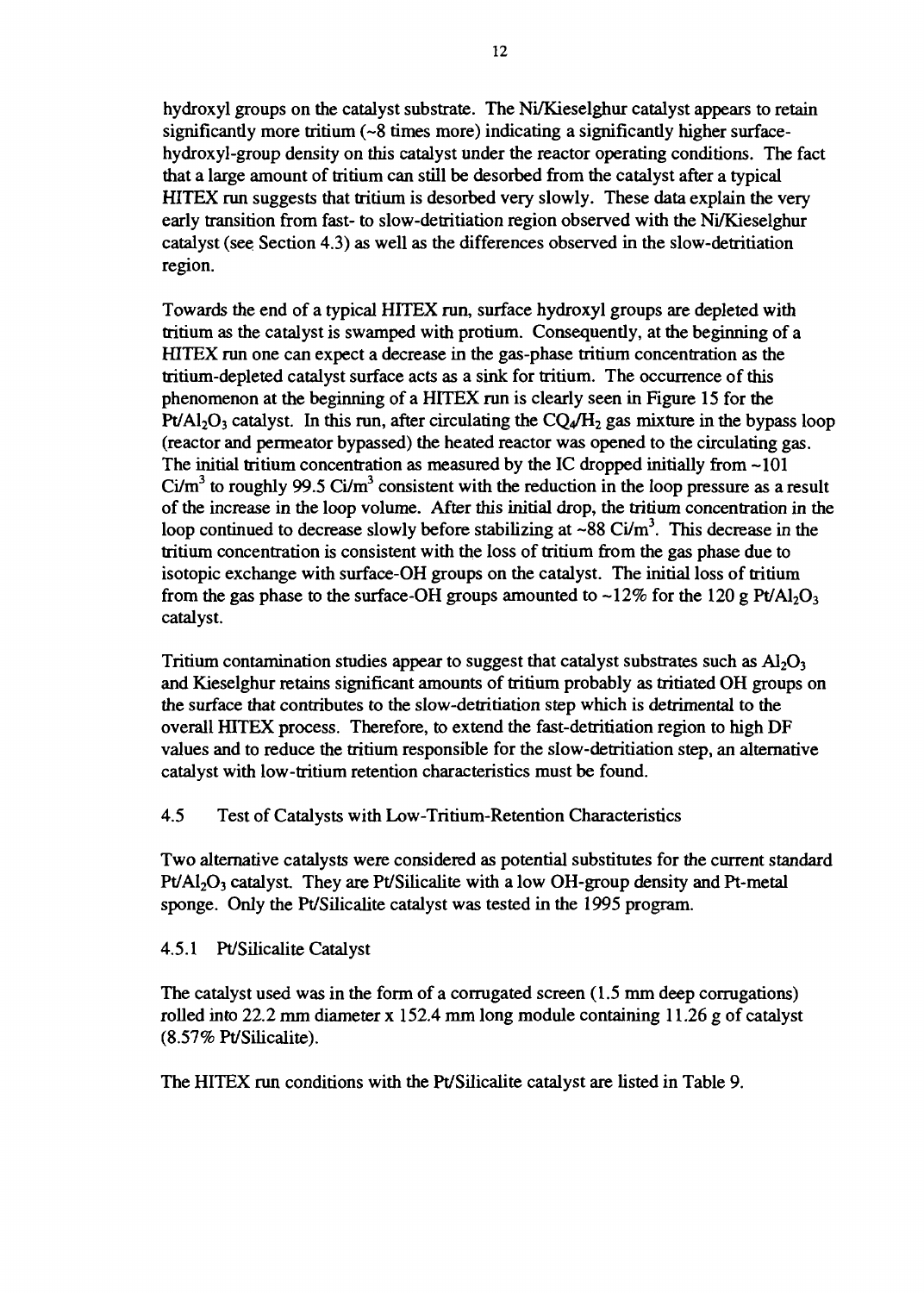| Run#  | Flow           | Tritium    | Gas Composition         |                |                  |                | Comments |                                                                                        |  |
|-------|----------------|------------|-------------------------|----------------|------------------|----------------|----------|----------------------------------------------------------------------------------------|--|
|       | L/min          | Activity   | $(\%)$                  |                |                  |                |          |                                                                                        |  |
|       | (STP)          | $(Ci/m^3)$ |                         |                |                  |                |          |                                                                                        |  |
|       |                |            | CQ <sub>4</sub>         | He             | H <sub>2</sub> O | H <sub>2</sub> | $\bf k$  |                                                                                        |  |
|       |                |            |                         |                | vapor            |                |          |                                                                                        |  |
| 51    | 5              | 109.0      | $\overline{\mathbf{4}}$ | $\bf{0}$       | 0                | 96             |          | dew point in tank:<br>$\sim$ -24/-20 $^{\circ}$ C                                      |  |
| 52    | 5              | 106.0      | $\overline{\mathbf{4}}$ | $\bf{0}$       | $\bf{0}$         | 96             | 0.83     | dew point in tank:<br>$\sim$ -27°C                                                     |  |
| 53    | 5              | 108.0      | $\overline{\mathbf{4}}$ | $\bf{0}$       | 1.1              | 94.9           | 0.80     | dew point in tank:<br>$\sim +14$ °C                                                    |  |
| 54    | $\overline{2}$ | 111.0      | $\overline{\mathbf{4}}$ | $\bf{0}$       | 1.1              | 94.9           | 1.16     | dew point in tank:<br>$\sim +6$ °C                                                     |  |
| 55    | $\overline{2}$ | 119.0      | 50                      | $\overline{0}$ | 1.1              | 48.9           | 0.62     | dew point in tank:<br>$\sim +13^{\circ}C$                                              |  |
| 56    | $\overline{2}$ | 118.0      | 50                      | $\bf{0}$       | 1.1              | 48.9           | 0.72     | dew point in tank:<br>$\sim +14$ °C. pure H <sub>2</sub> side<br>throttled to 500 torr |  |
| $57*$ | 5              | 120.0      | 9.4                     | 14.<br>5       | 1.1              | 75             | 0.71     | dew point in tank:<br>$\sim +10$ °C                                                    |  |
| 58    | $\overline{2}$ | 120.0      | 9.4                     | 14.<br>5       | 1.1              | 75             | 0.96     | dew point in tank:<br>$\sim +13$ °C                                                    |  |
| 59**  | 5              | 126.0      | 18.8                    | 29             | 1.1              | 51.1           | 0.60     | dew point in tank:<br>$\sim +11^{\circ}C$                                              |  |

Table 9 - HITEX Tests with Pt/Silicalite Catalyst - Run Conditions

\* - ITER Composition (1)

\*\* ITER Composition (2)

Figure 16 compares the results obtained with the Pt/Silicalite catalyst under dry  $(-27^{\circ}C)$ dew point) and humid (~14°C dew point) conditions with the 4%  $CQ_4/H_2$  gas. For comparison, the results obtained with the  $Pt/Al<sub>2</sub>O<sub>3</sub>$  catalyst under dry conditions is also shown in the same figure.

Humidification of the gas (dew point:  $+14^{\circ}$ C) led to a slight decrease in the initial detritiation rate and the final DF achieved compared to dry conditions. However, with the Pt/Silicalite catalyst, the design-target DF of  $1x10^5$  could be achieved within practical processing times even under humid conditions

Despite the low mass of the Pt/Silicalite catalyst  $(11 g)$  used, the initial detritiation rates are close to the rate obtained with 120 g of  $Pt/Al_2O_3$  catalyst. These data suggest different rate controlling mechanisms for the two types of catalysts

With the Pt/Silicalite catalyst, the change over from fast to slow detritiation occurred at a DF of  $\sim$ 2x10<sup>4</sup> compared to  $\sim$ 5x10<sup>3</sup> for Pt/Al<sub>2</sub>O<sub>3</sub> indicating a lower contamination level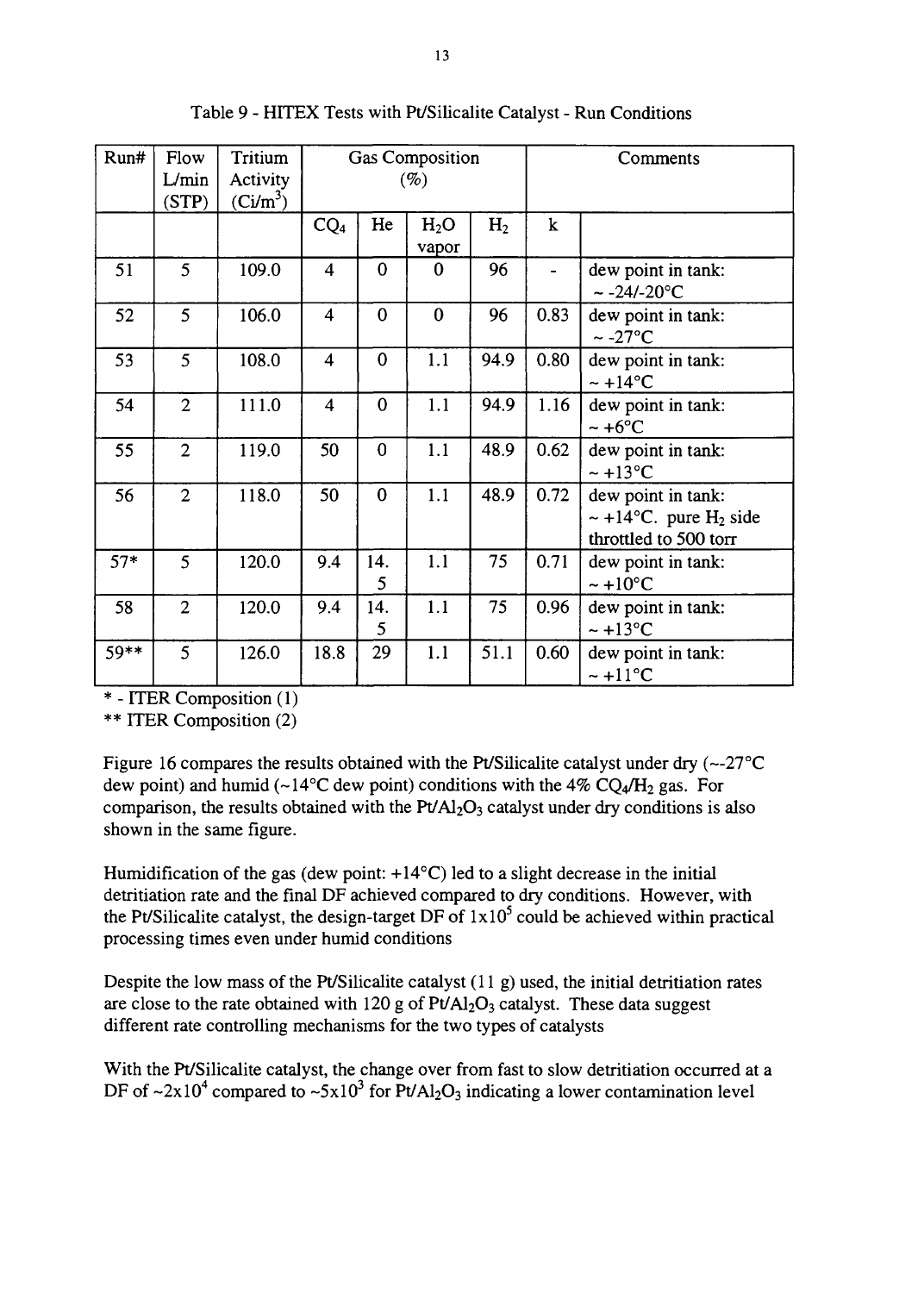for the Pt/Silicalite catalyst. A similar decrease in tritium contamination was also observed with the Pt/Al<sub>2</sub>O<sub>3</sub> catalyst when the amount of catalyst used was reduced to 25 g (see Figure 7).

Simple calculations suggest the possibility for carbon formation on surfaces at temperatures below 400 $^{\circ}$ C at CQ<sub>4</sub> mole fractions greater than 0.7, from methane decomposition. In the HITEX batch process, the mole fraction of  $CQ<sub>4</sub>$  in the gas can exceed 0.7 at the outlet of the permeator with high  $CQ<sub>4</sub>$  gas mixtures and can lead to carbon deposition in the permeator. The tests with  $50\%$  CQ<sub>4</sub> in the gas (Run #55 and Run #56) were carried out to determine the presence of carbon formation in the permeator by  $CQ_4$  decomposition at the operating conditions. In Run #55, conditions for  $CQ_4$ decomposition at the permeator operating temperature were maintained  $(CQ<sub>4</sub>$  mole fraction in the gas at the permeator outlet was  $\sim 0.8$  and permeator temperature was 425°C). In Run #56, the pure-H<sub>2</sub> side was maintained at 500 torr to limit H<sub>2</sub> permeation to keep the CQ<sub>4</sub> mole fraction well below 0.7 (CQ<sub>4</sub> mole fraction at the outlet was ~0.45). Following the tests, the loop-gas was analyzed for the  $CO<sub>4</sub>$  content by gas chromatography. The gas chromatographic analyses showed no change in the gas compositions in both cases indicating absence of carbon formation under the operating conditions. The experimental results from Run#55 and Run#56 are shown in Figure 17. The results obtained with 30% and 70% CQ<sub>4</sub>/H<sub>2</sub> gas mixtures with the Pt/Al<sub>2</sub>O<sub>3</sub> (120 g) catalyst are also shown in the same figure for comparison.

Figure 18 shows the experimental results obtained with ITER relevant gas mixtures (Run#57 to Run#59). The detritiation rates are slower with ITER relevant gas mixtures as expected (low R). With the ITER Composition (1), under humid conditions (dew point 10°C) the design-target DF of  $1x10^5$  was reached after ~160 minutes of operation at 5 L/min (STP). Consistent with model predictions, a further decrease in R (ITER Composition (2)), reduced the initial detritiation rate as well as the overall DF.

Table 9 shows the values of k for all Pt/Silicalite experimental runs. At 5 L/min (STP), the k values calculated were significantly below 1 at all compositions indicating that complete isotopic equilibrium was not reached in the reactor for all gas compositions investigated. At high impurity contents, the k values were found to be significantly lower than 1 indicating increasing difficulty in ensuring complete isotopic equilibrium at low R under the operating conditions.

## 4.6 Two-Stage HTTEX Process

The two-stage HITEX concept was studied briefly in 1995. The experimental conditions are listed in Table 10.

Under dry conditions (Run#60), a DF of  $\sim$  7.8 was obtained in the single-pass front end. The single-pass DF was unaffected under humid conditions ( $DF = -7.3$ ). These values are consistent with the theoretical calculations based on complete isotopic equilibrium at the reactor outlet.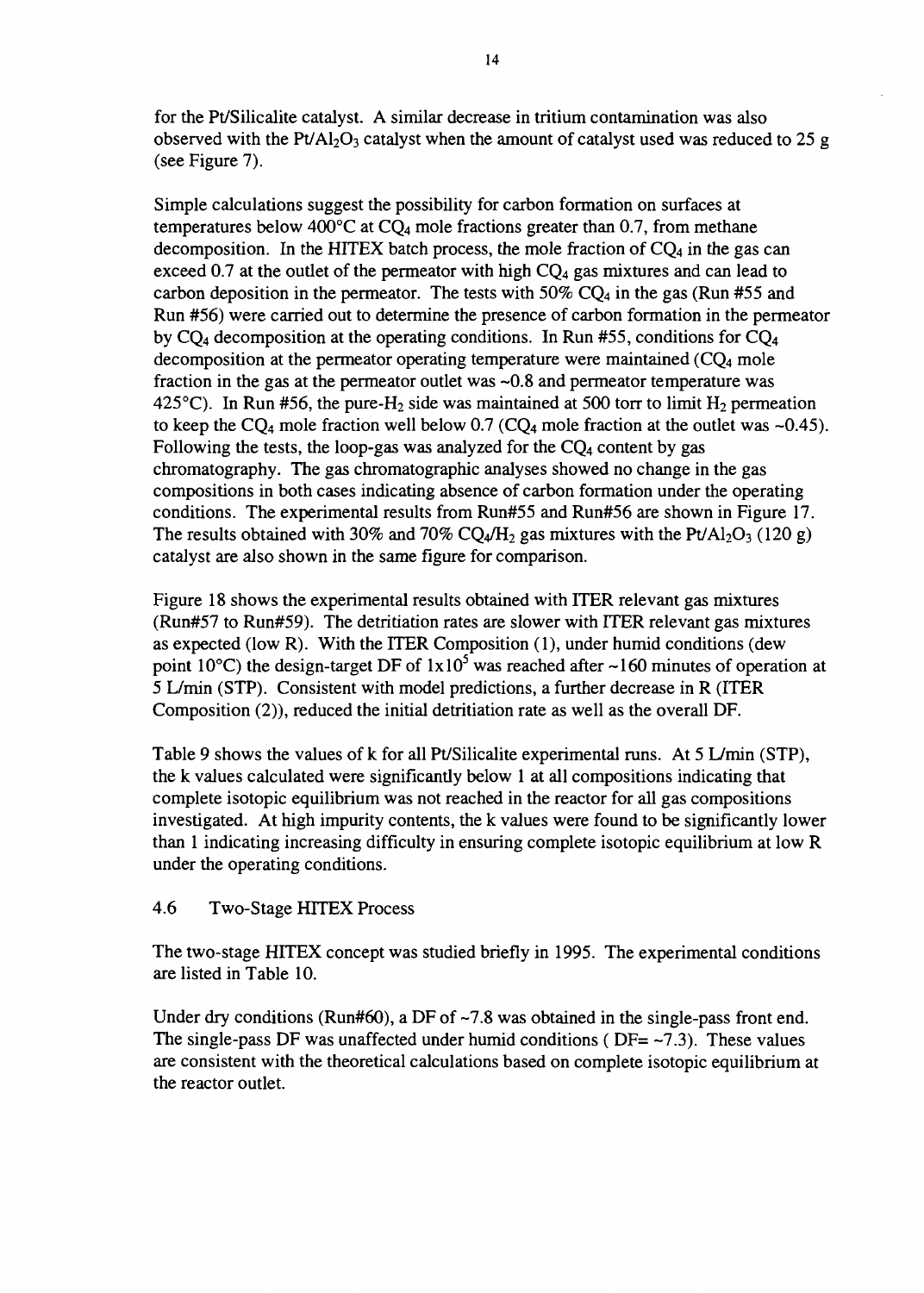Figure 19 shows the cyclic operation of the batch HITEX process graphically. Figure 20 shows DF as a function of time for the batch-HITEX process under the two-stage conditions. These results are compared against a batch run performed before the installation of the two-stage loop in the same figure for comparison.

In Run#61, the dew point of gas in the single-pass section was found to be difficult to control at -14°C as required, with the current system. The dew point varied in a cyclic manner (long cycle time) between -30°C and 5°C during the run. The cause of this instability is currently being investigated. Because of poor dew point control in the single-pass section, the dew point of the gas in the batch loop also could not be controlled at  $8^{\circ}$ C as required. The dew point in the batch loop was  $\sim$ 16/18 $^{\circ}$ C during the run.

| Single-Pass $(R = 19)$                   |              |                  |                |                             |     |                    |  |  |  |  |  |  |
|------------------------------------------|--------------|------------------|----------------|-----------------------------|-----|--------------------|--|--|--|--|--|--|
| Run                                      | Tritium      | <b>Flow Rate</b> | Composition    |                             |     |                    |  |  |  |  |  |  |
|                                          | Activity     | (L/min)          | H <sub>2</sub> | $\text{CQ}_4$               | He  | H <sub>2</sub> O   |  |  |  |  |  |  |
|                                          | $(Ci/m^3)$   | (STP)            | %              |                             |     | dew point          |  |  |  |  |  |  |
|                                          | Inlet/Outlet | To Reactor/Tank  |                |                             |     |                    |  |  |  |  |  |  |
| 60                                       | 567/1074     | 0.462/0.031      | 95             | $\mathfrak{D}$              | 3   | $-62$ °C           |  |  |  |  |  |  |
| 61                                       | 570/11280    | 0.462/0.028      | 95             | $\mathcal{D}_{\mathcal{L}}$ | 2.8 | 0.2%               |  |  |  |  |  |  |
|                                          |              |                  |                |                             |     | unstable dew point |  |  |  |  |  |  |
| Batch HITEX $(R = 3)/160$ min Cycle Time |              |                  |                |                             |     |                    |  |  |  |  |  |  |
| 60                                       | n,           |                  | 75             | 10                          | 15  | Tank1: -26/-23°C   |  |  |  |  |  |  |
|                                          |              |                  |                |                             |     | Tank2: -37/-24°C   |  |  |  |  |  |  |
| 61                                       | 2            | 5                | 73.9           | 10                          | 15  | 1.1%               |  |  |  |  |  |  |
|                                          |              |                  |                |                             |     | Tank1: 16/18°C     |  |  |  |  |  |  |

Table 10 - Two-Stage HITEX Process Conditions

With the two-stage system, the batch-HITEX performance was poor under both dry and humid conditions in the loop compared to the batch-HITEX performance achieved before the installation of the two-stage loop. With the two-stage loop, the transition from fast to slow detritiation occurred at a lower DF  $(-1x10^3)$  for both dry and humid runs compared to a DF of  $\sim 1x10^4$  for the humid run performed before the installation of the two-stage loop. Since the same components were used in the batch loop before and after the installation of the two-stage loop, these data appear to suggest the presence of deadvolumes in the batch loop in the two-stage system. This was confirmed in subsequent experiments carried out with the old-batch-loop configuration. These results show the need to reduce the dead-volumes and sources of contamination in the loop to obtain high ultimate DFs.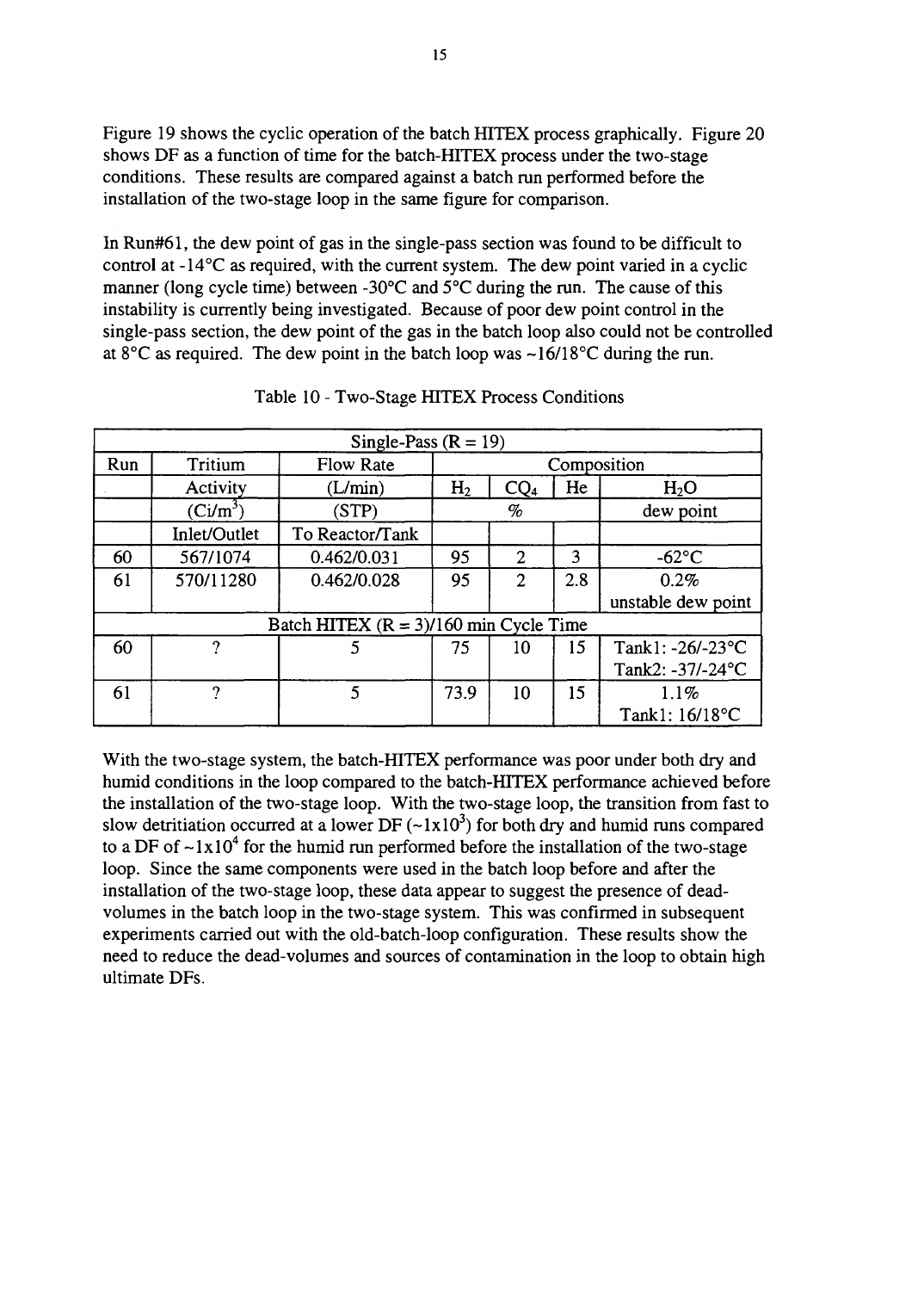#### 4.7 Permeator Performance

The permeator performance characteristics was tracked over the course of the HTTEX runs that extended for a 1.5 years. During this period, the RSD-50 permeator was operated for a total time of approximately 400 h. Figure 21 shows the permeator  $H_2$ recovery fraction as a function of the run number under different operating conditions. The permeator recovery fraction remained constant (80-90%) under typical operating conditions and throughputs used in the HITEX tests. However, the permeate or pure  $H_2$ side pressure shows a definite increase with time indicating a gradual loss in the pumping speed of the bellows pump. As the figure shows, the average permeator recovery fraction remained relatively constant despite an increase in the pure-H2 side pressure (100 to 200 torr) or changes in the  $H_2$  pressure in the permeate side, throughput or gas composition. This is probably due to the fact that the permeator is oversized for the current HITEX requirements.

## 5. CONCLUSIONS AND RECOMMENDATIONS

In 1995, the HTTEX test program focused on further testing and optimization of the basic HITEX concept, and construction and commissioning of a 2-stage HITEX system.

With respect to the HITEX process, the conclusions are as follows:

- detritiation by isotope swamping continues to provide reproducible results relative to the 1994 results with no deterioration over time;

- DF >  $10^4$  are achieved quickly under wet or dry conditions using the optimized batch HITEX process, as required for the ITER design;

- tests have been carried out with mixtures of  $CQ_4$ ,  $H_2O$ , He,  $CO/CO_2$  and  $_{O2}$ , with no unexpected effects observed;

- achieving high DF with moist feed (or with oxygen containing feeds that can form moisture in the HTTEX reactor) requires attention to the design to avoid water condensation in the loop, with the lines just after the permeator being the most important location. For example, trace heating of these lines should be used.

- three HITEX catalysts have been tested, the preference is as follows: 1) AECL Pt/Silicalite structured; 2) Johnson-Mathey Pt/Al<sub>2</sub>O<sub>3</sub>, 3) FzK Ni/SiO<sub>2</sub>. All catalysts are capable of catalyzing the isotope exchange reaction at around 400oC, but the silicalite catalyst showed the best behavior with moist feed gases, presumably because it has the most hydrophobic substrate.

- the catalyst has probably not been efficiently used in tests to date;

With respect to the 2-stage system, the 2-stage loop was designed, built and commissioned in 1995. First tests achieved a DF~7 in the first once-through HITEX stage, and DF~10<sup>4</sup> after 80 minutes in the second batch HITEX stage.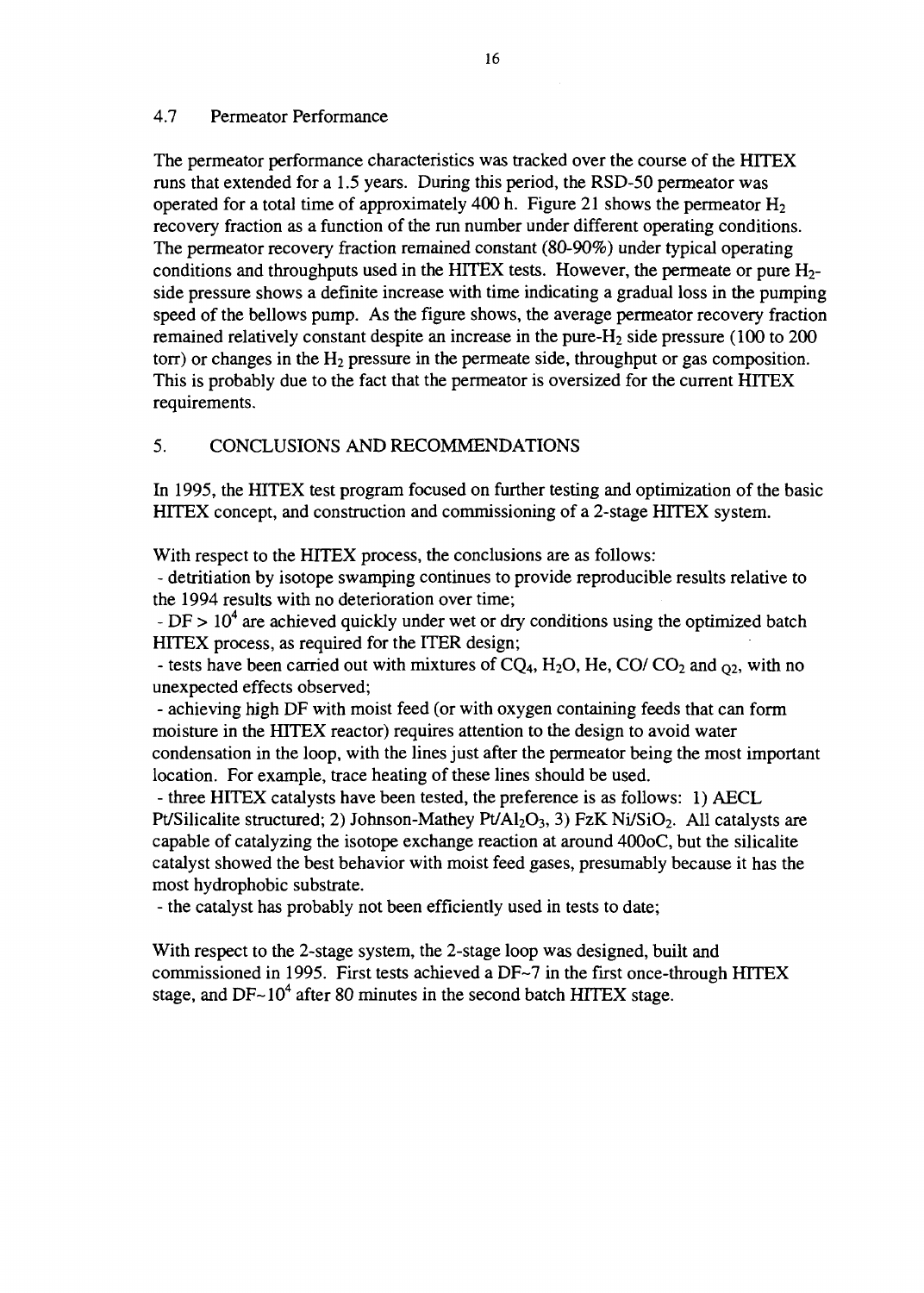Future work, should include the following:

- continue tests on the HITEX system, including further work on catalyst optimization (both optimizing amount and geometry, as well as testing Pt sponge to minimize moisture holdup);

- improve the 2-stage HITEX loop to avoid dead legs and provide automatic operation, and operate for a variety of ITER-relevant feed conditions;

- improve the modeling of the HITEX system and update the ITER HITEX-based design;

- design HITEX components for high-tritium service.

#### REFERENCES

- 1. A. Busigin, S. Sood and K. Kalyanam, "New High Temperature Isotope Exchange Fuel Processing Loop Design for ITER", Fusion Technol., 20,179 (1991).
- 2. S. Sood, K. Kalyanam, K.B. Woodall and A. Busigin, "Development of a High Temperature Isotopic Exchange Process for Recovering Tritium From Fusion Fuel Impurities", Fusion Technol., 21, 921 (1992).
- 3. H.D. Morrison and K.B. Woodall, "Demonstration of HITEX: A High Temperature Isotopic Exchange Fusion Fuel Process Loop". CFFTP G-9328, Canadian Fusion Fuels Technology Project (1993).
- 4. J.Miller, L. Rodrigo, S. Sood, C. Fong and P. Gierszewski, ITER Task T49 (1994): HITEX Demonstration Test", CFFTP G-9503, Canadian Fusion Fuels Technology Project (1995).
- 5. J.M. Miller, L. Rodrigo and J.A. Senohrabek, "Experimental Demonstration of the HITEX Process for Fusion Fuel Clean-Up", Fusion Technol., 28, 700 (19995).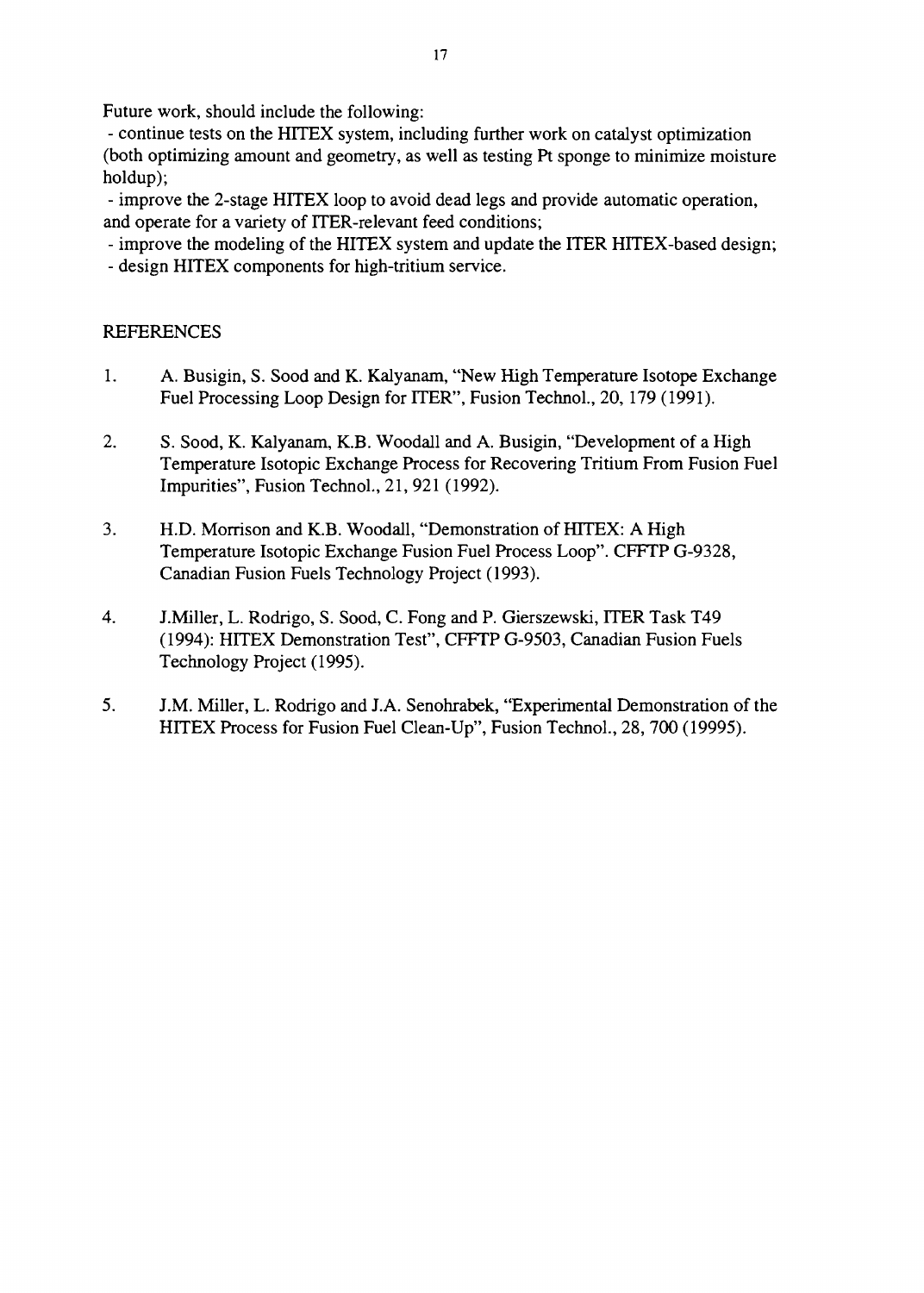

Figure 1. Batch HITEX experimental setup.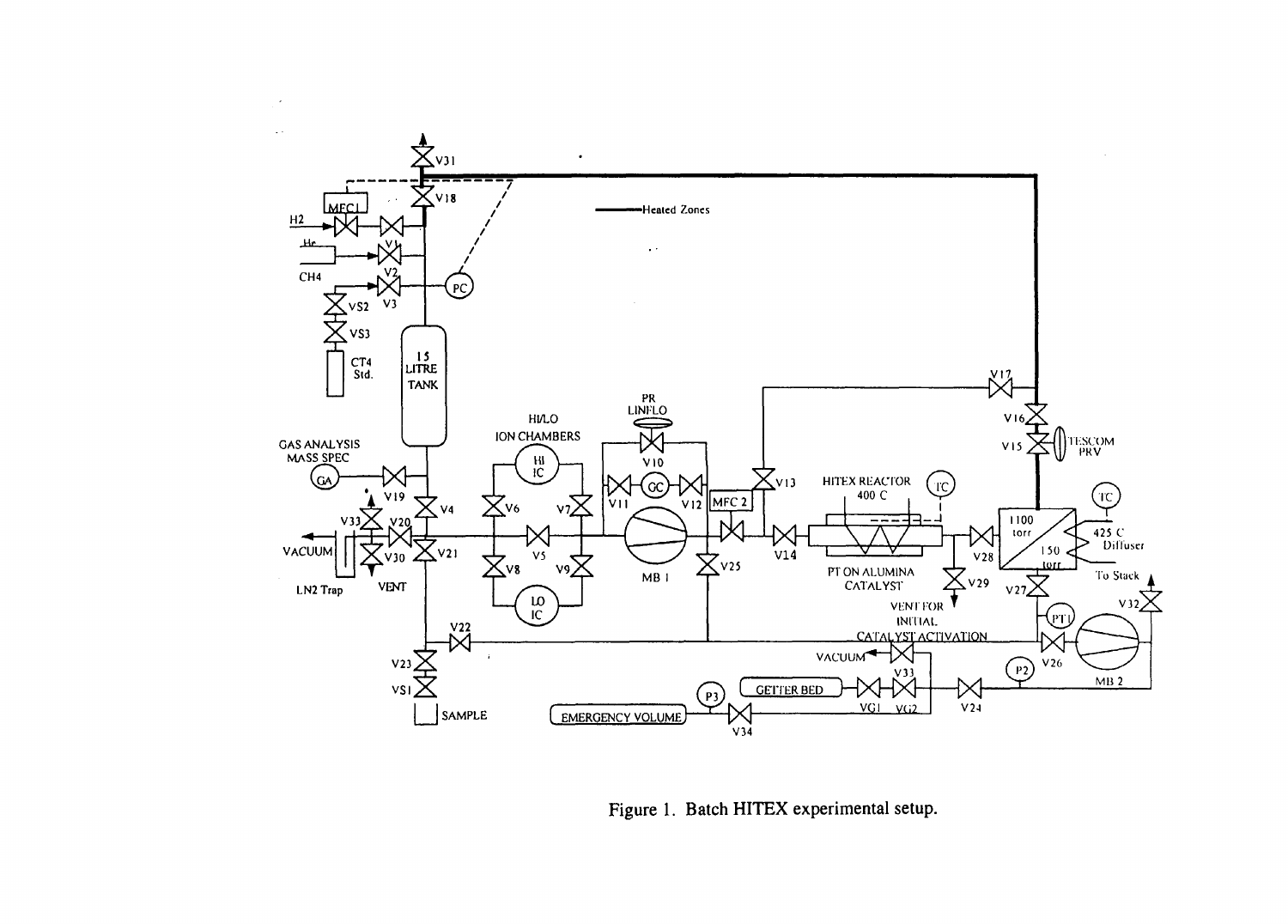

 $\sim$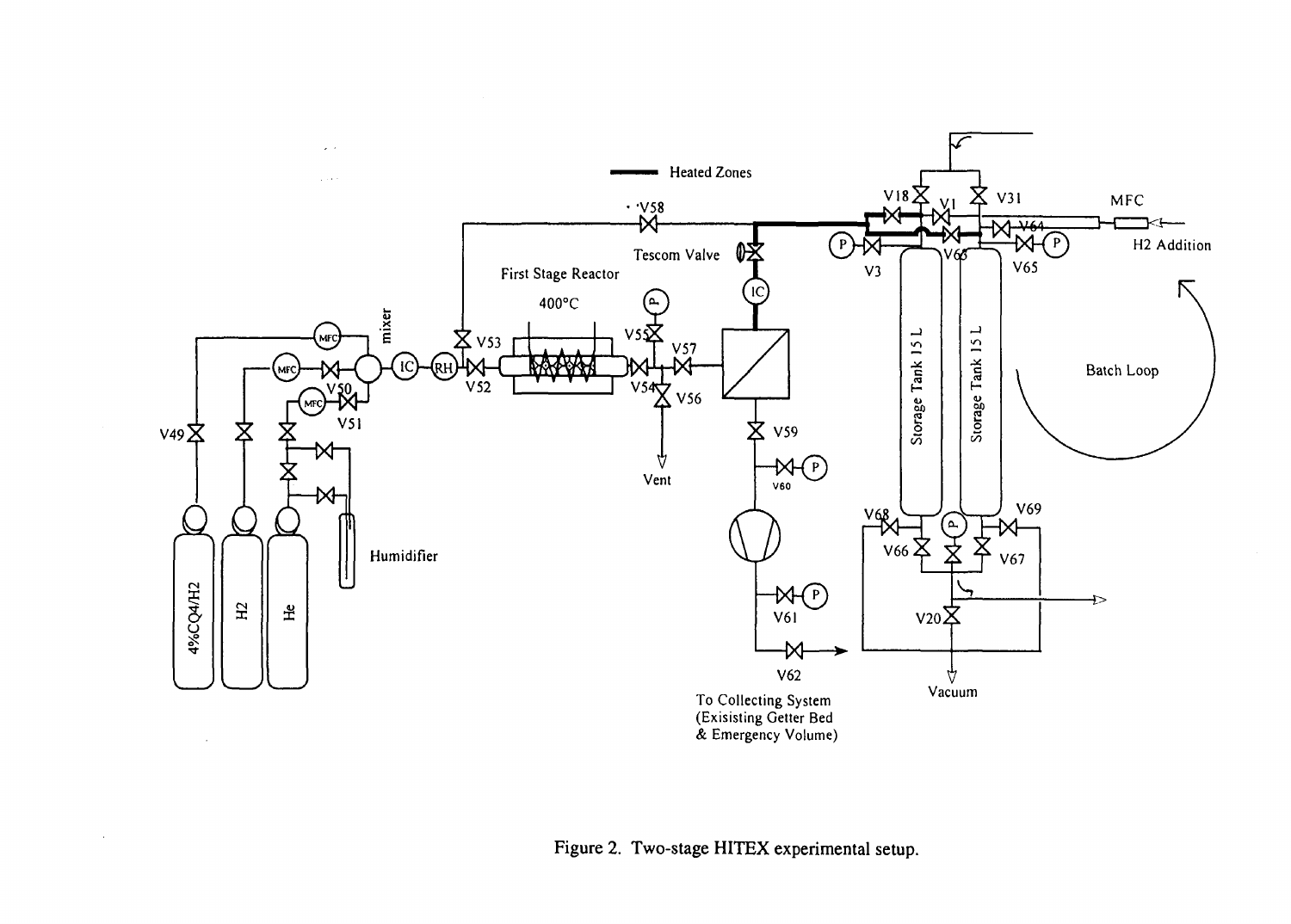

Figure 3. Effect of temperature.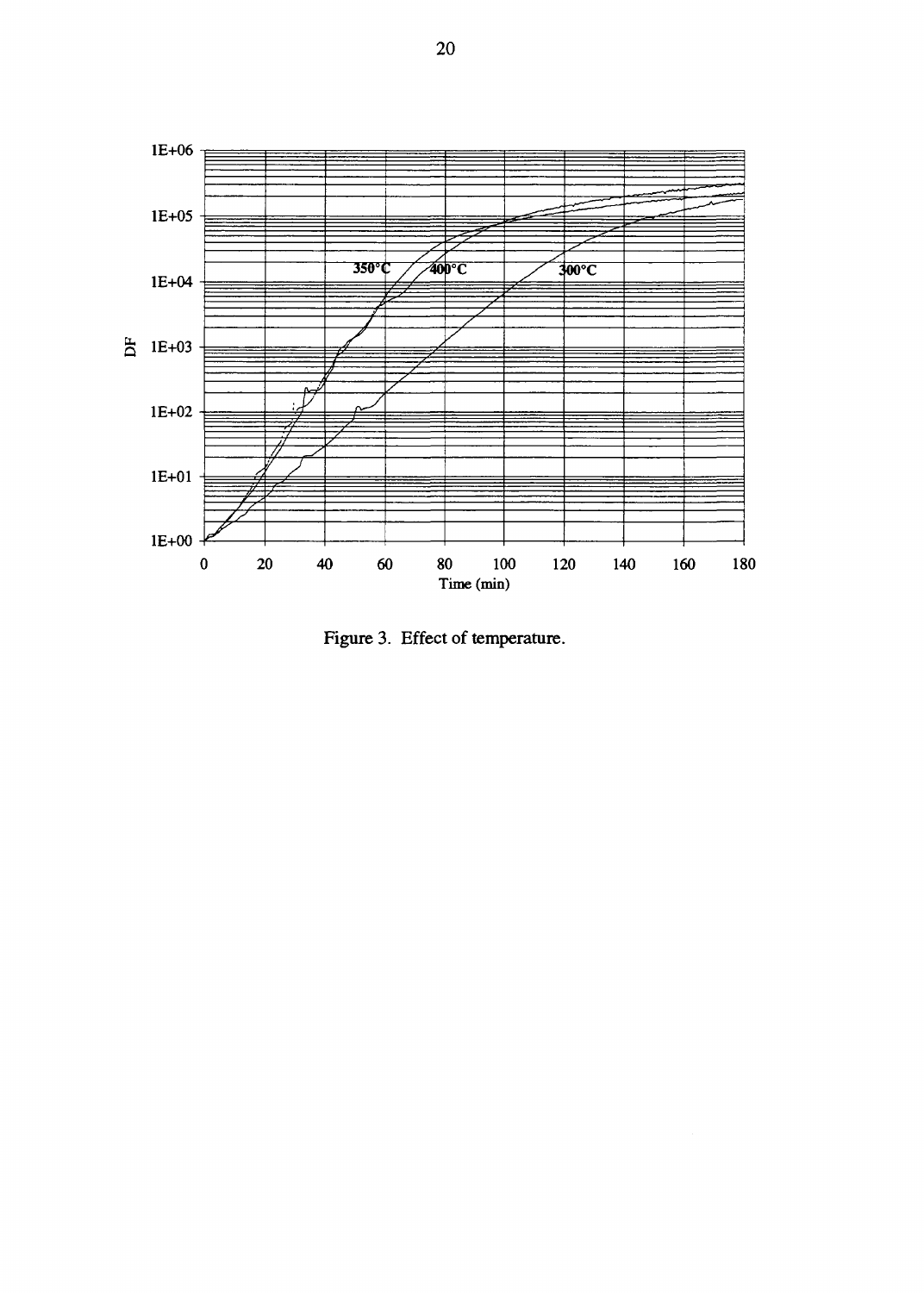

Figure 4. Effect of loop pressure.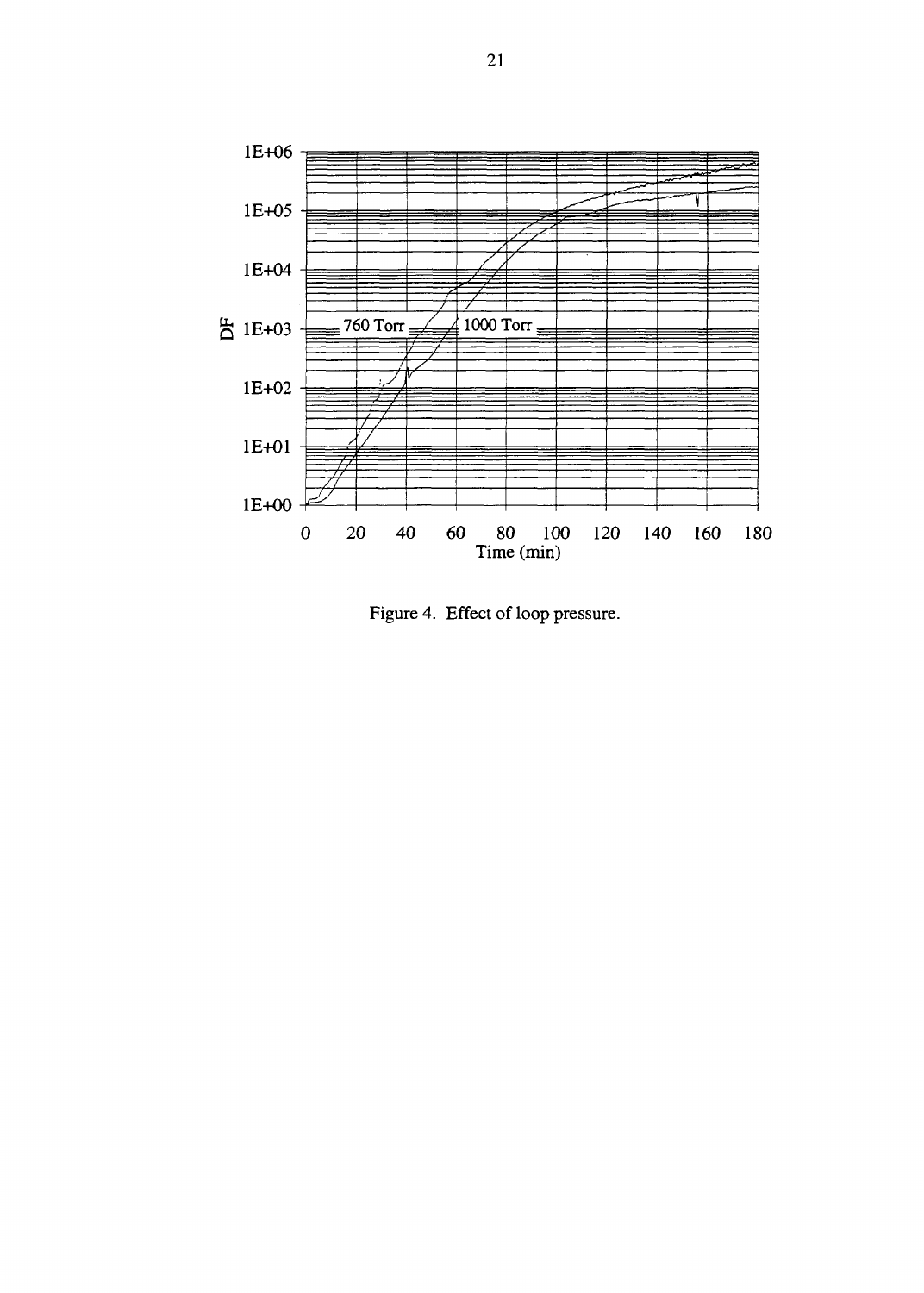

Figure 5. Effect of gas flow rate  $(21 g Pt/Al<sub>2</sub>O<sub>3</sub>)$  catalyst).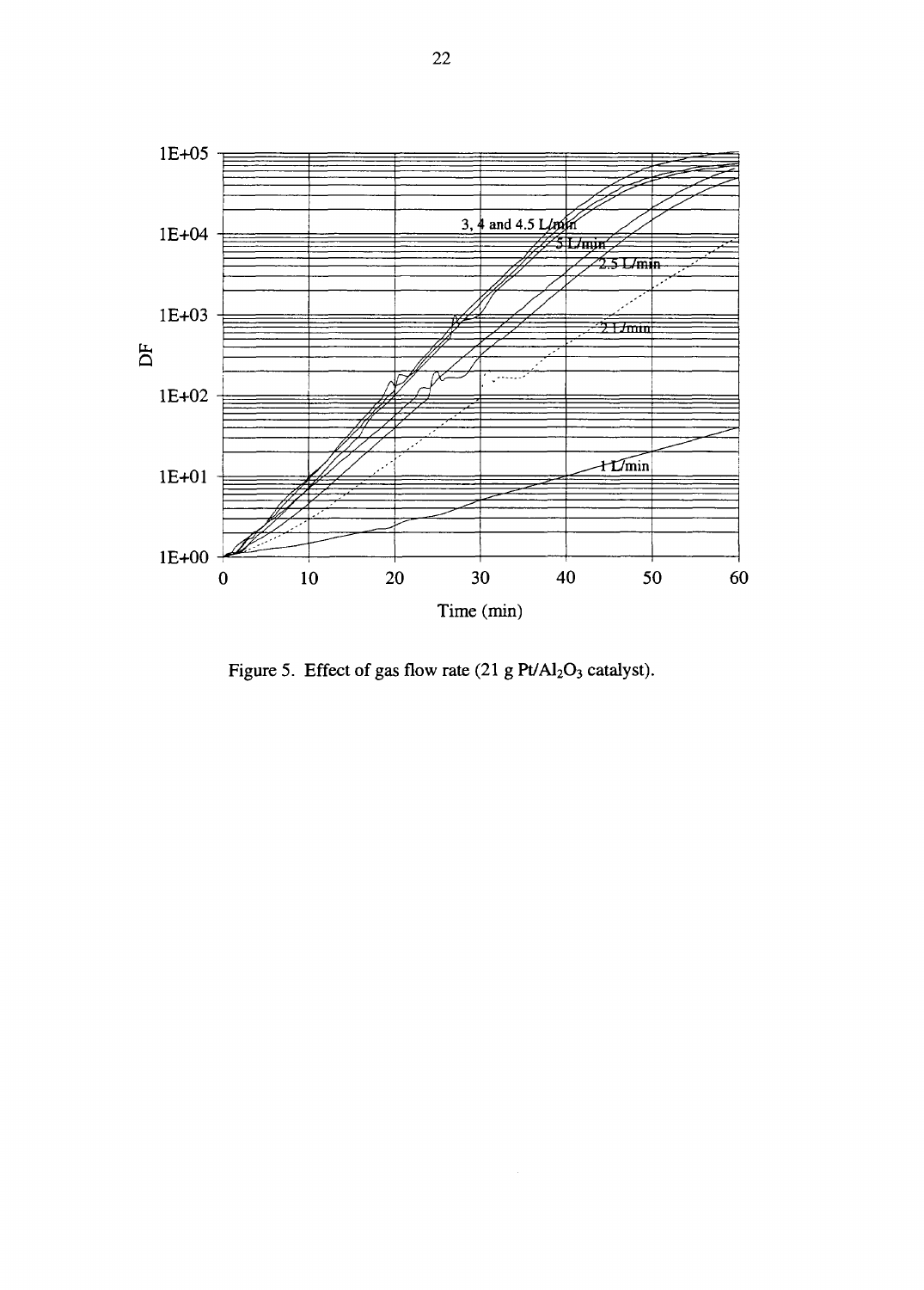

Figure 6. Effect of  $CQ_4$  content and gas residence time (Pt/Al<sub>2</sub>O<sub>3</sub> catalyst).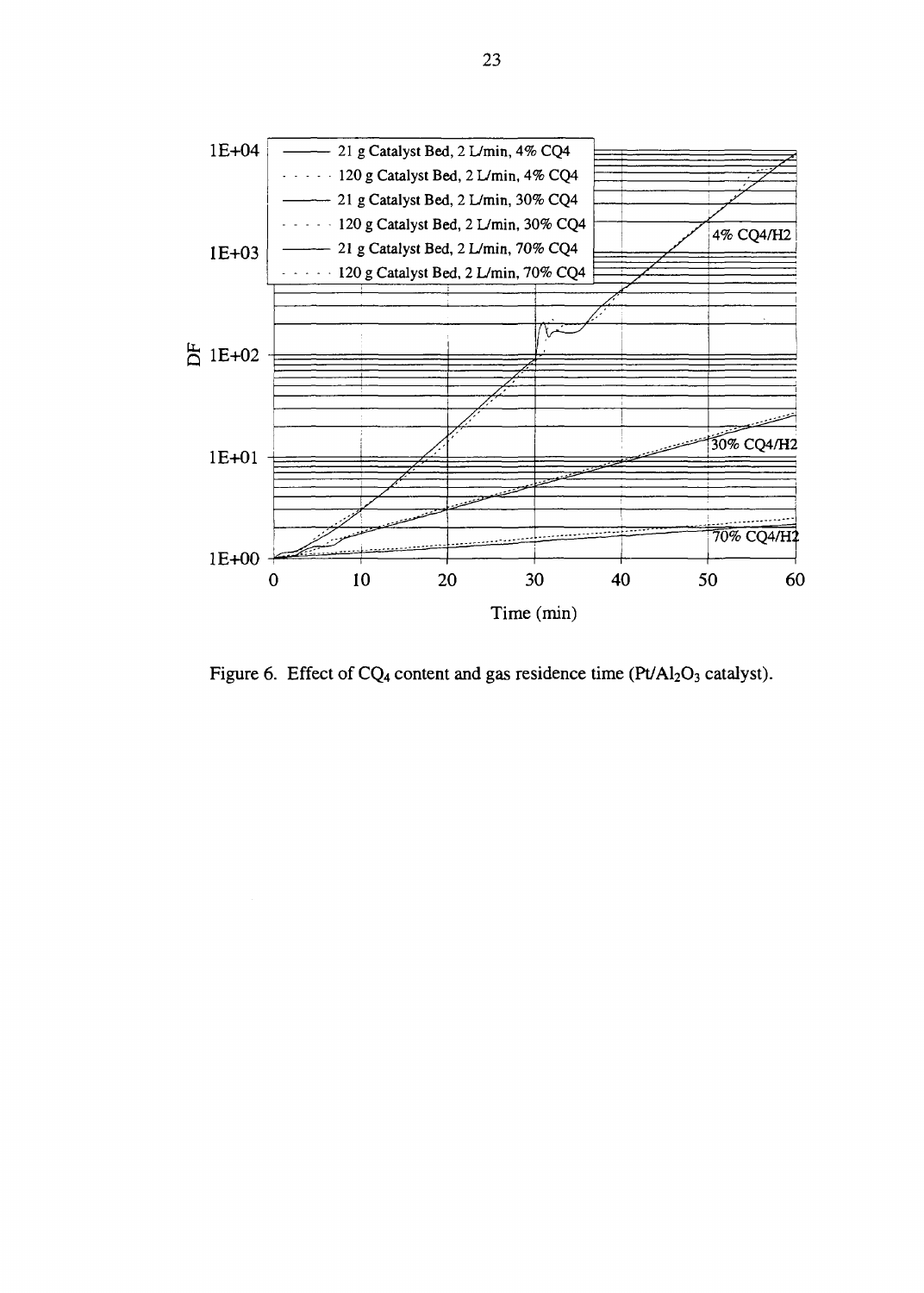

Figure 7. Effect of different amounts of  $Pt/Al_2O_3$  catalyst (4%CQ4/Q<sub>2</sub> feed).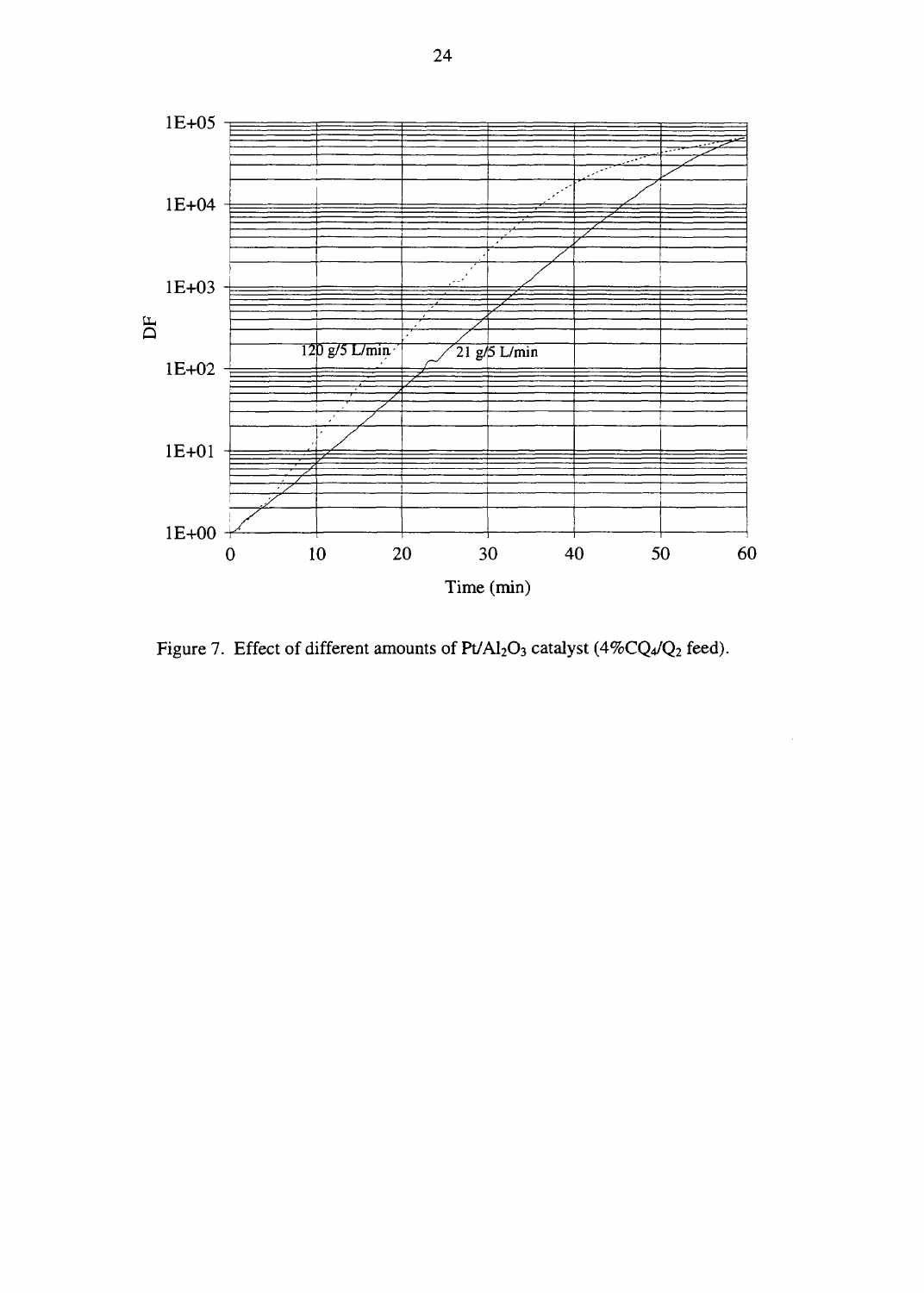

Figure 8. Effect of flow rate on k.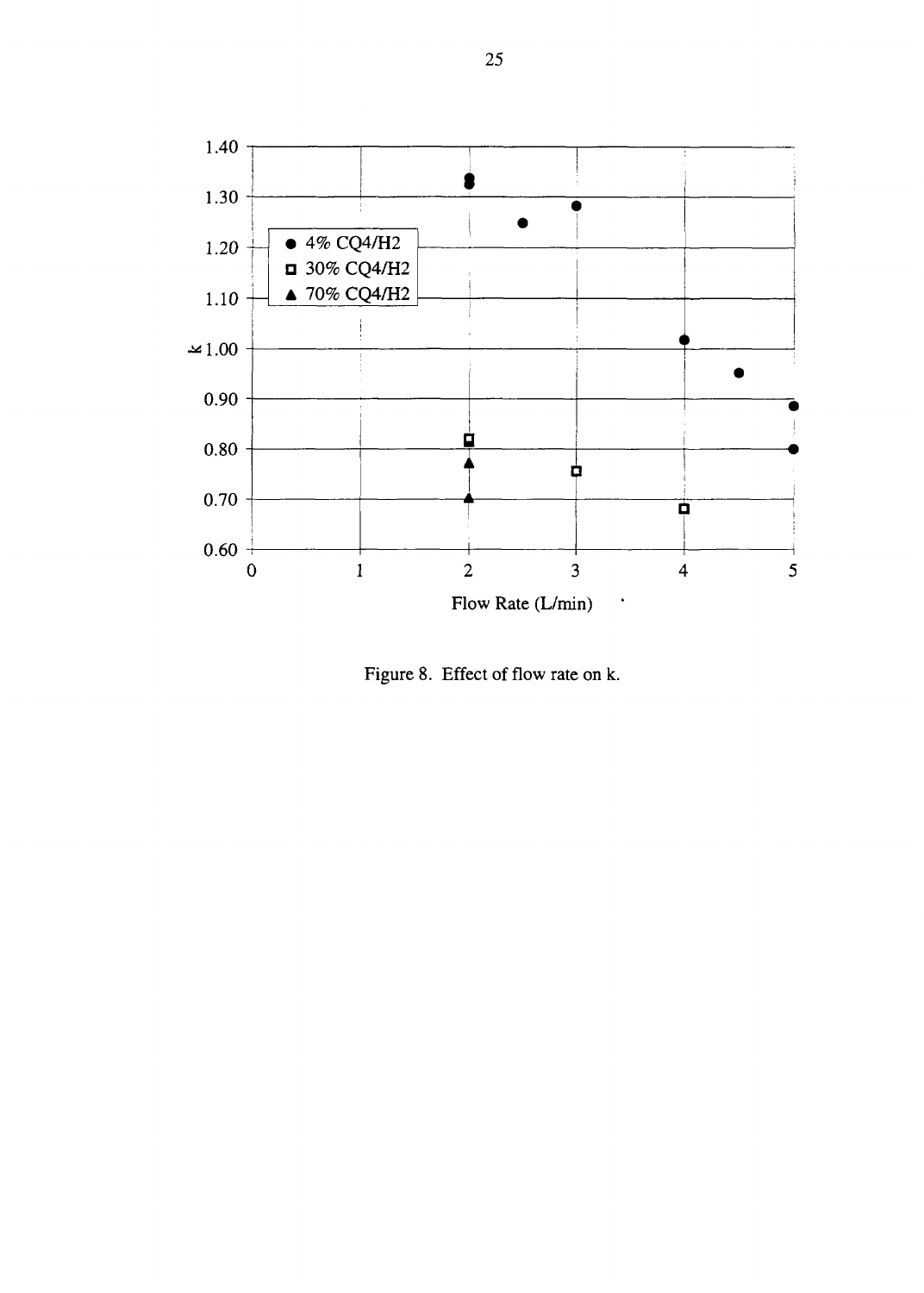

Figure 9. Effect of CO and CO<sub>2</sub>.

J.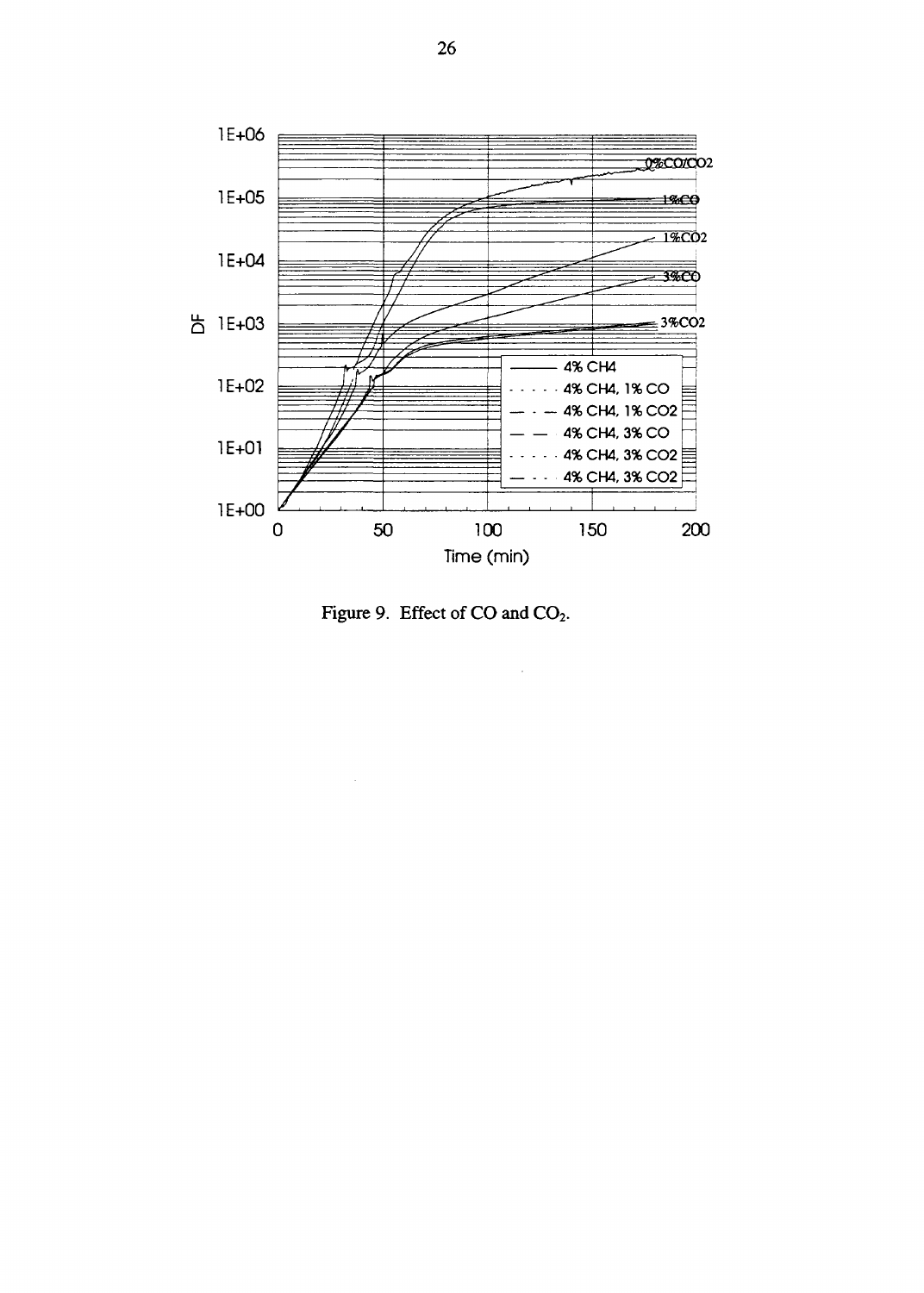

Figure 10. Effect of humidity (unheated loop).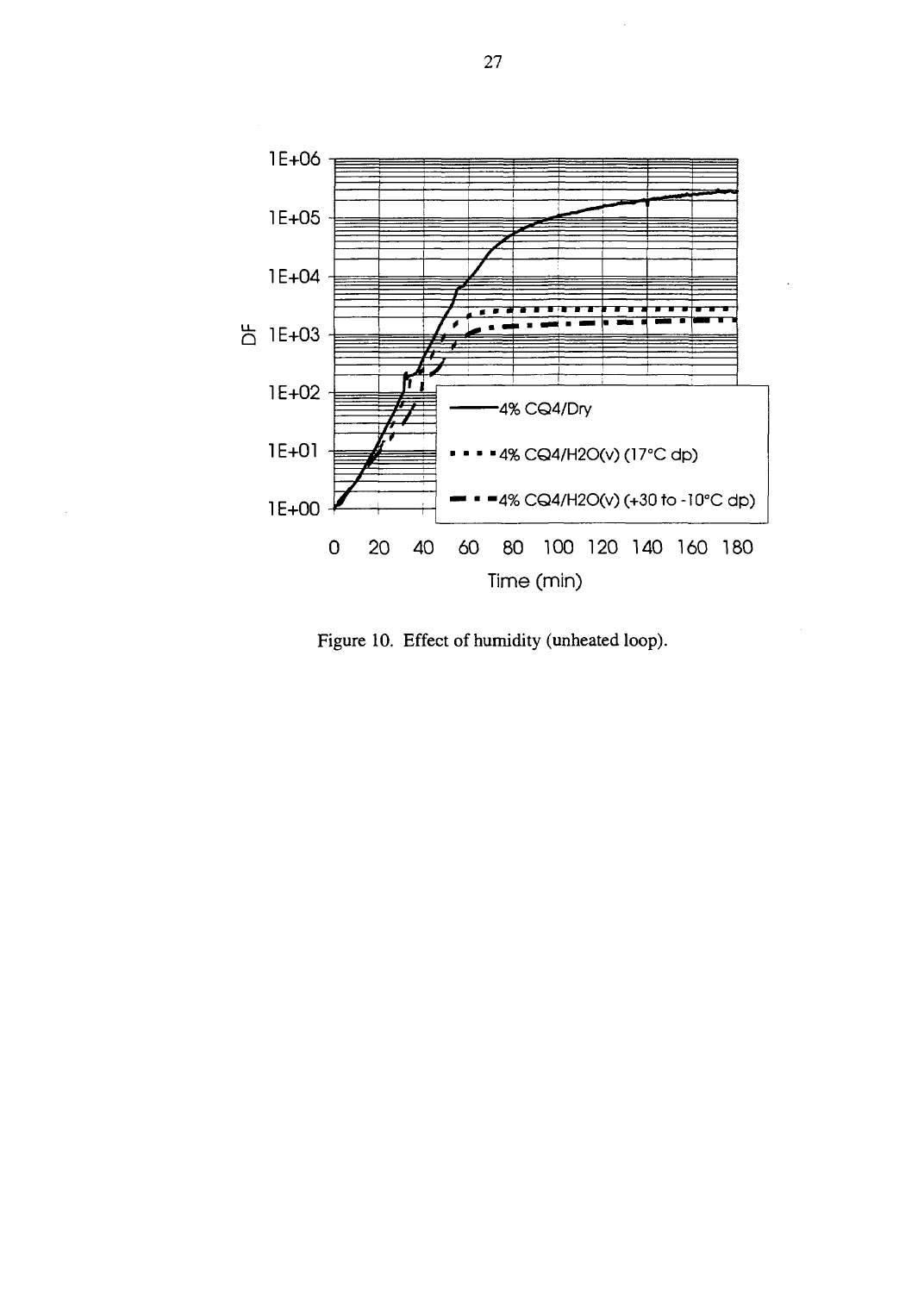

Figure 11. Effect of humidity (heated loop).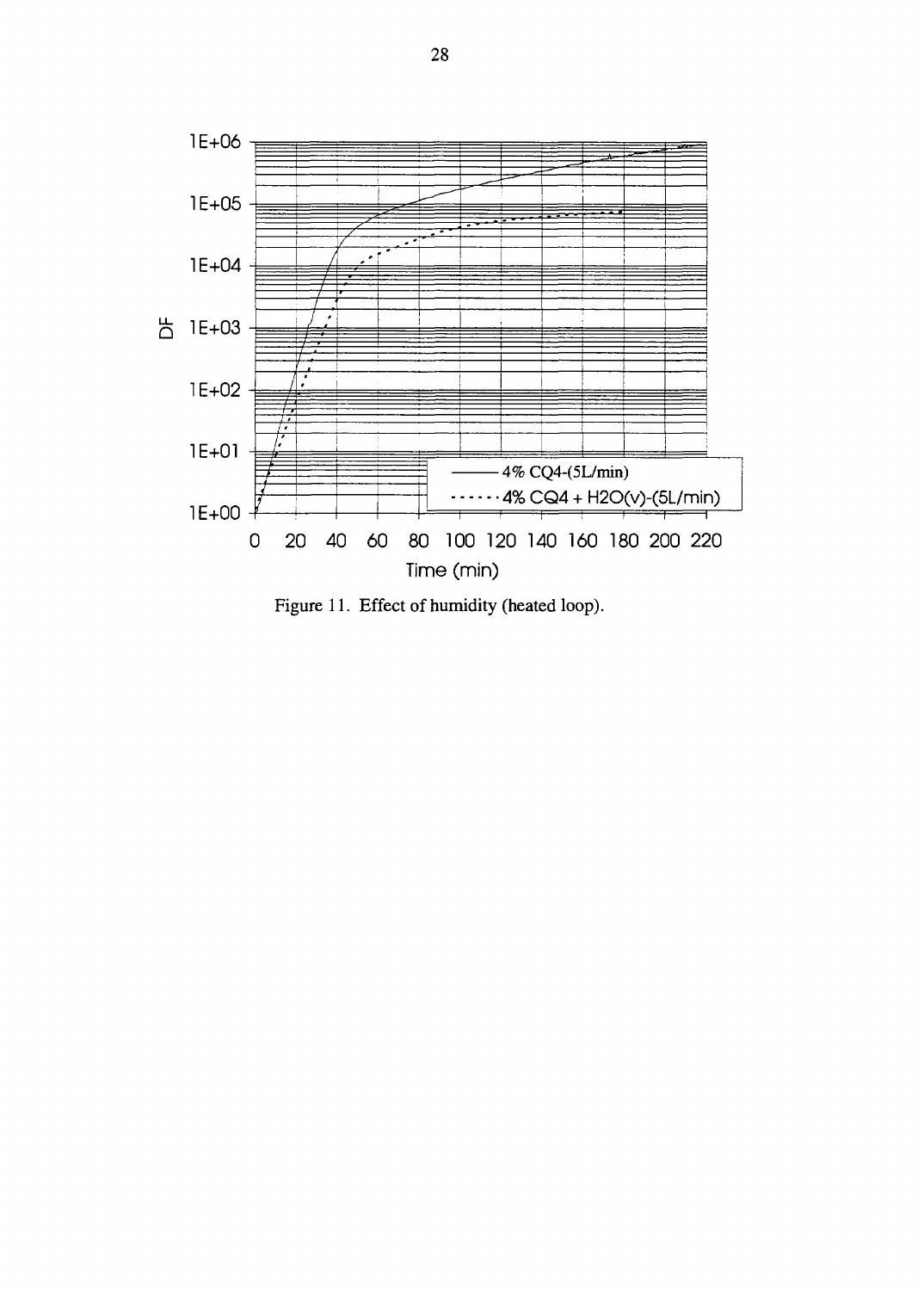

Figure 12. HITEX performance with Ni/Kieselguhr catalyst.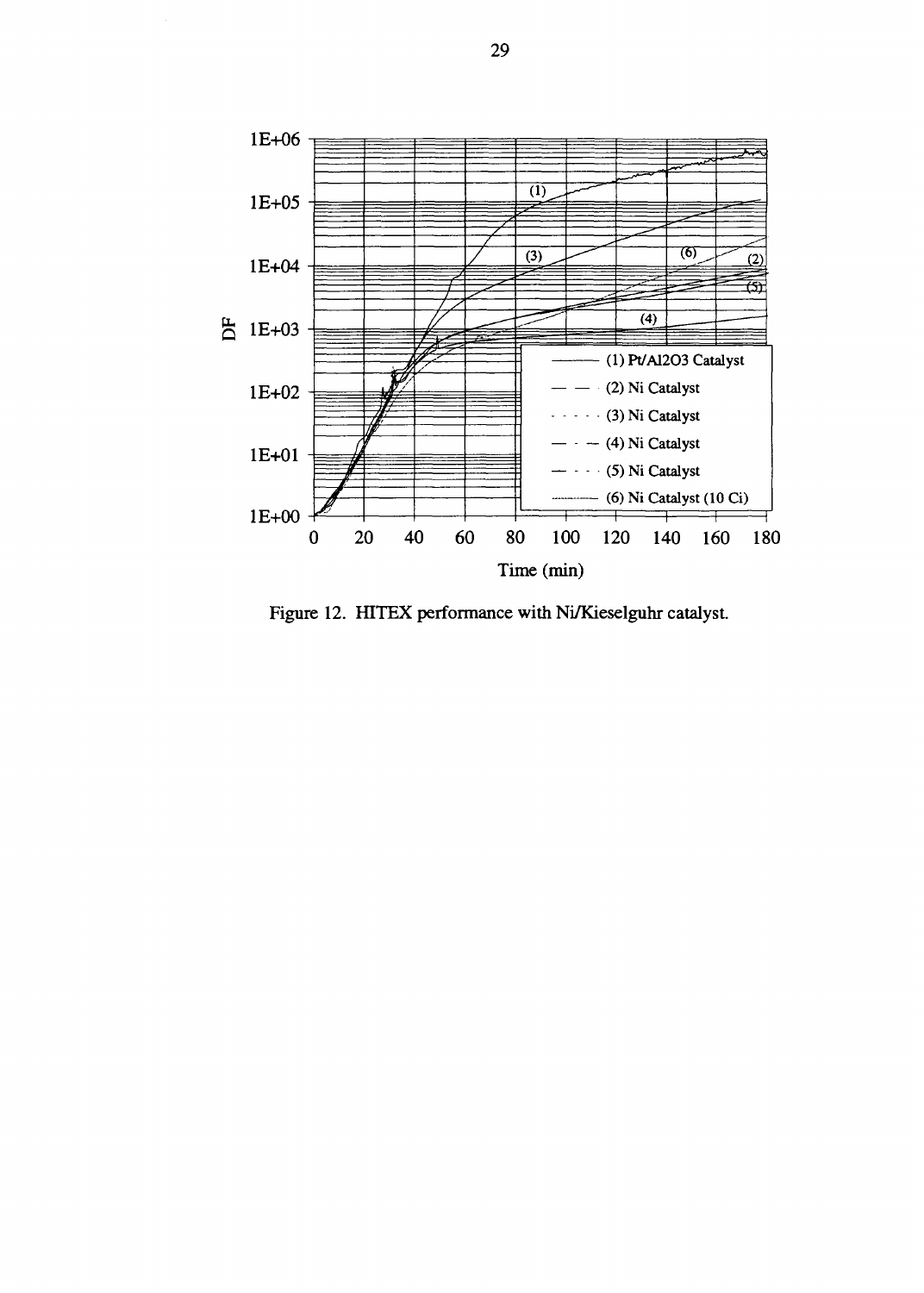

Figure 13. Loop contamination  $(Pv/Al<sub>2</sub>O<sub>3</sub>$  catalyst).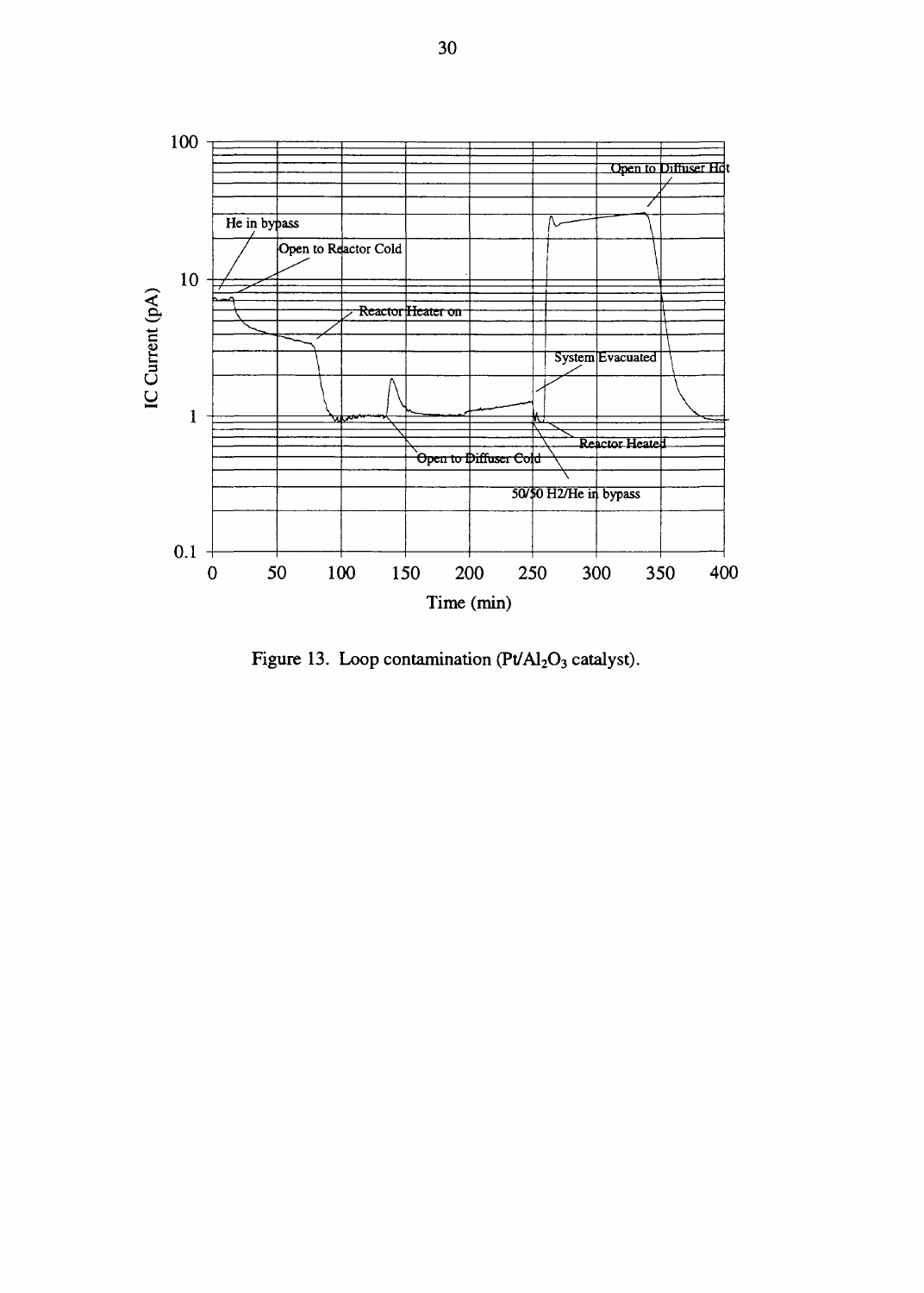

Figure 14. Loop contamination (Ni/Kieselghur catalyst).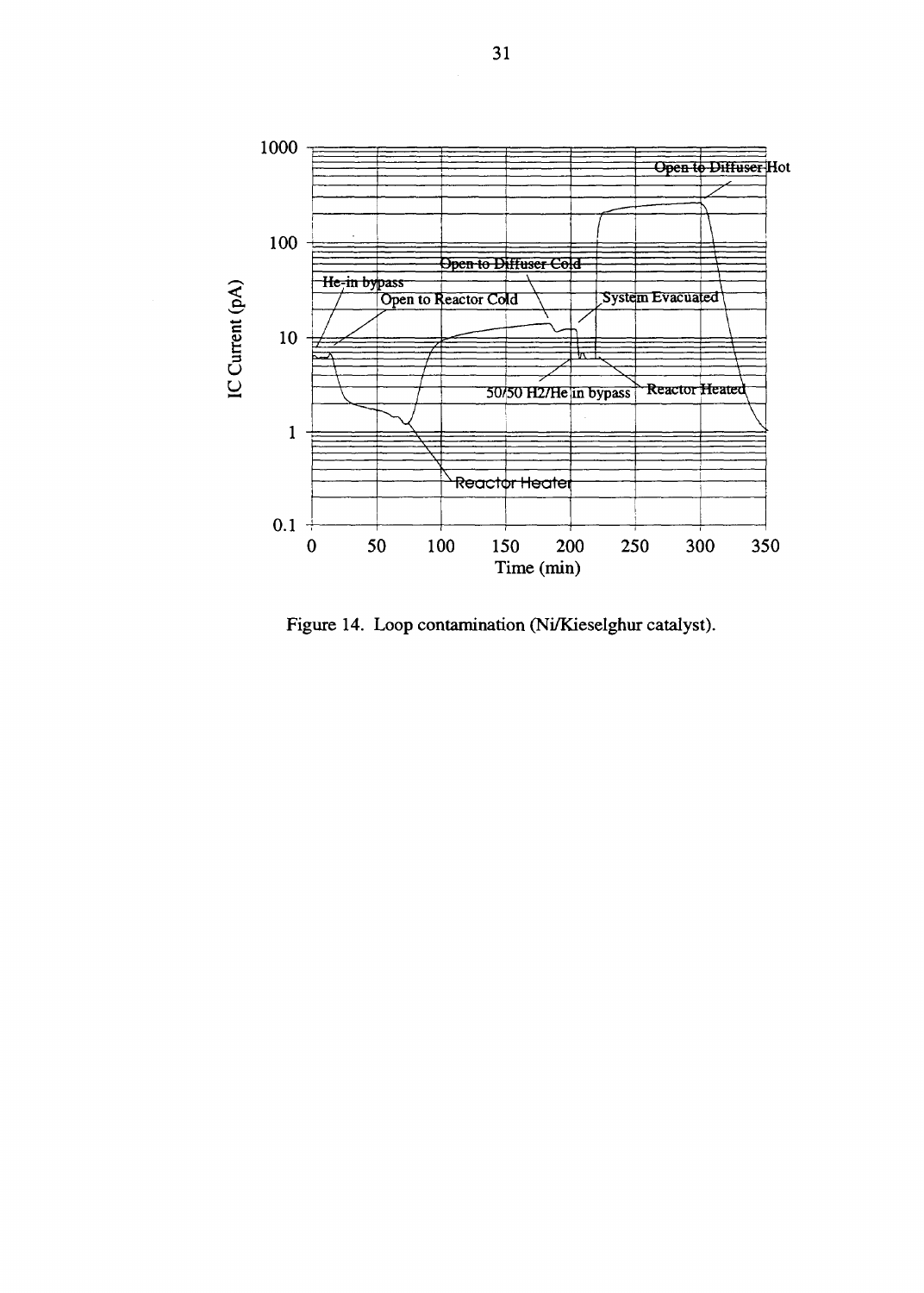

Figure 15. Tritium retention characteristics of the  $Pt/Al_2O_3$  catalyst.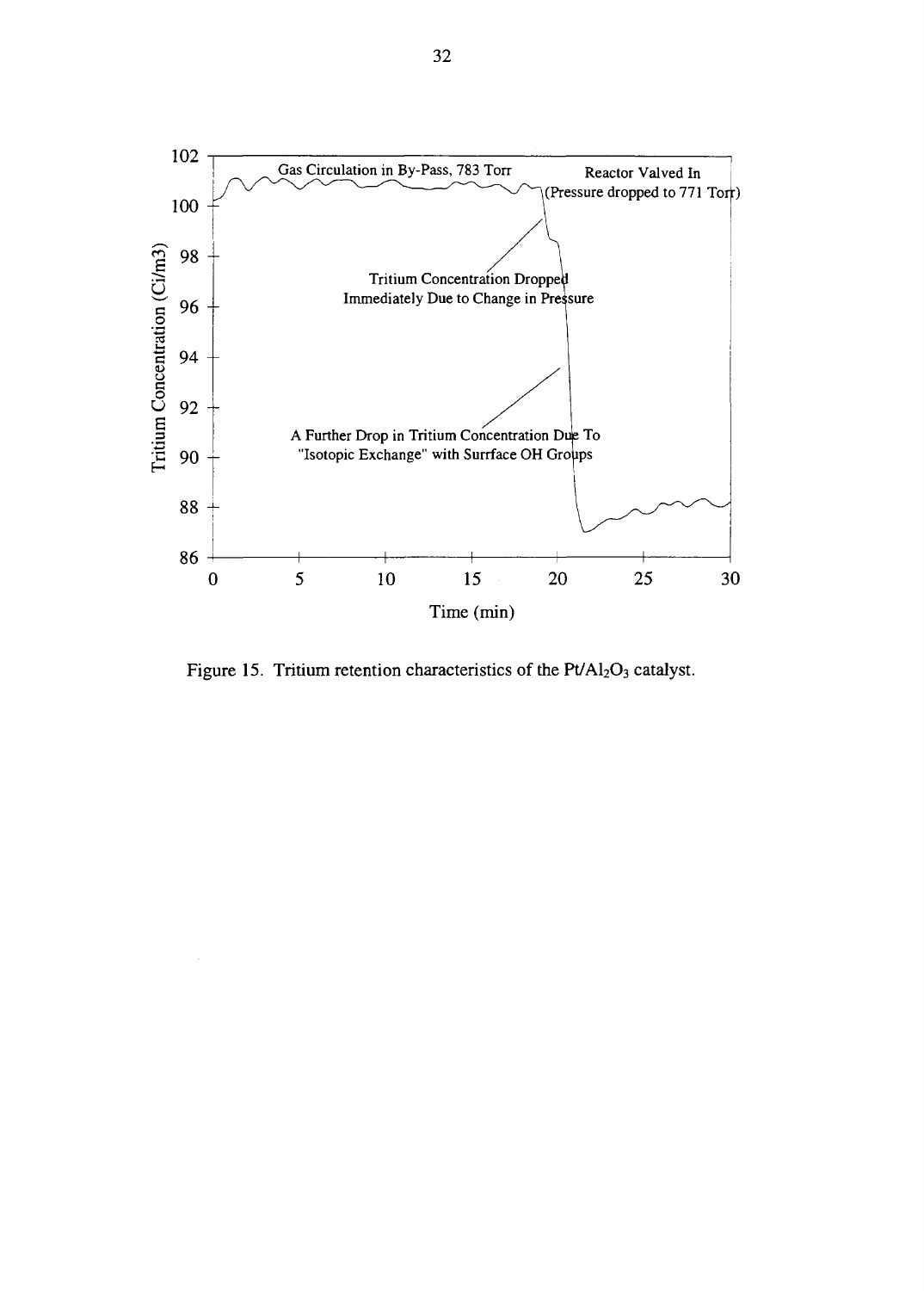

Figure 16. HITEX performance with the Pt/Silicalite catalyst.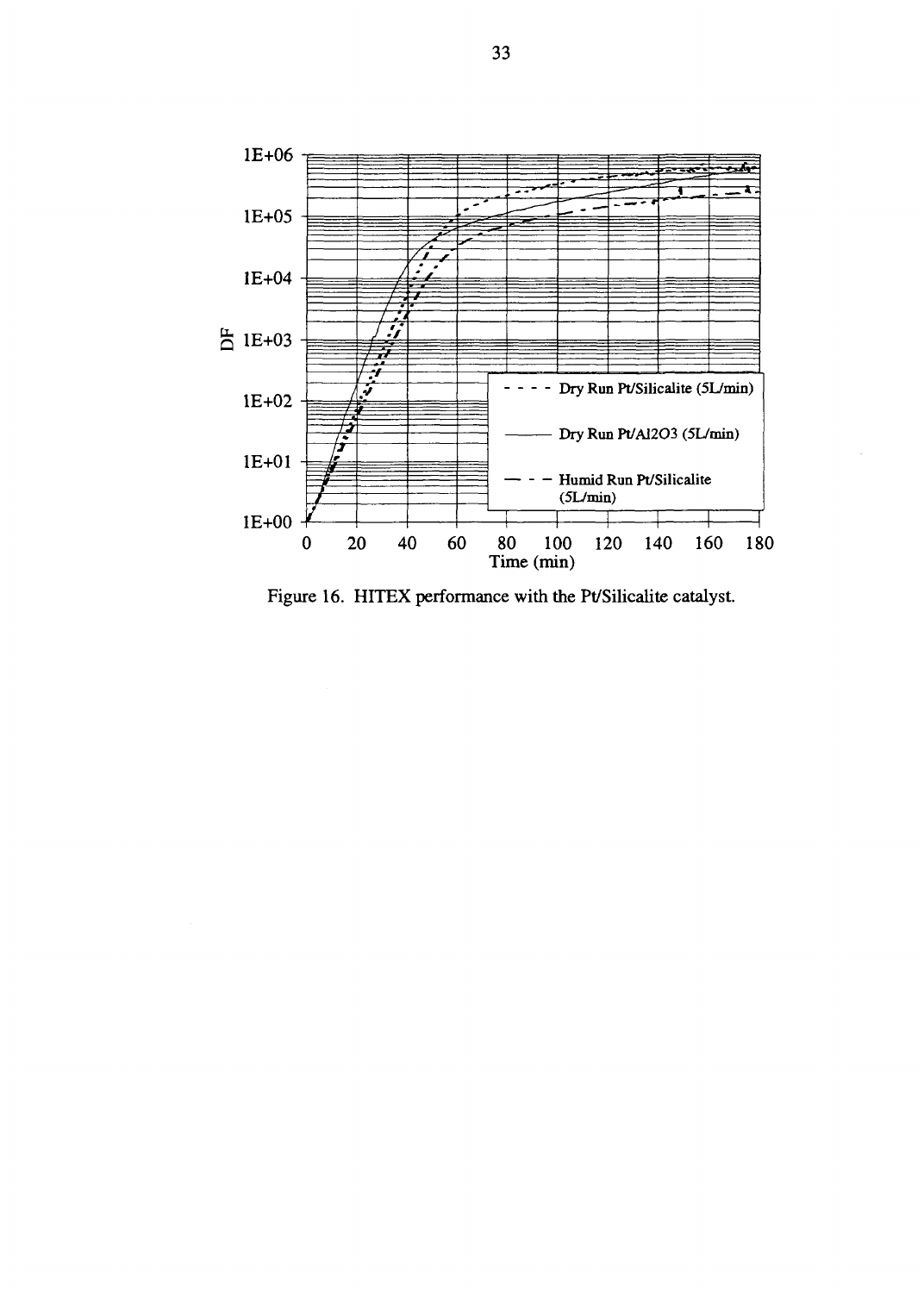

Figure 17. Effect of CQ<sub>4</sub> on HITEX performance with Pt/silicalite (2 L/min), Pt/Al2O3 results shown for comparison. .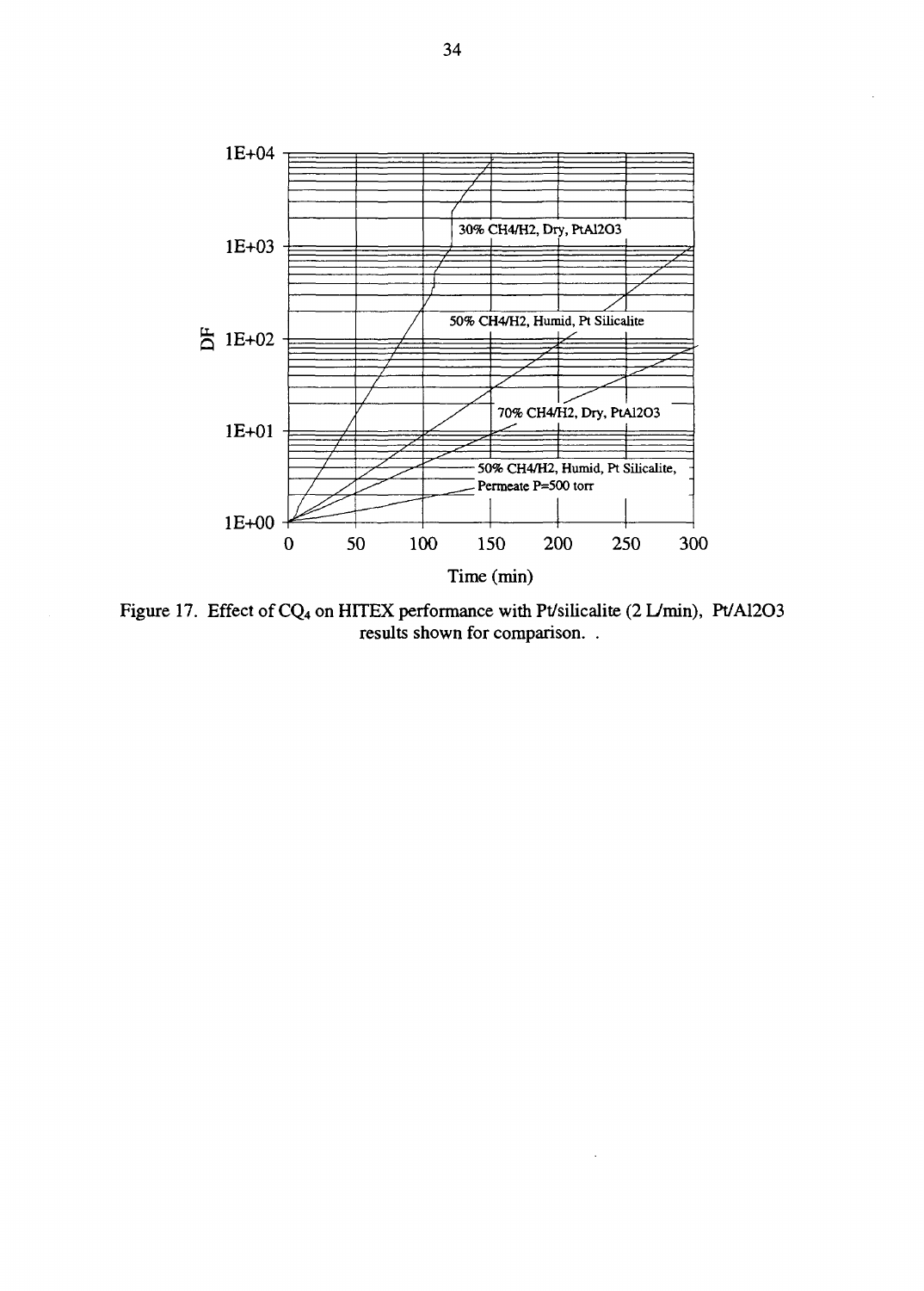

Figure 18. Summary of HITEX performance with Pt/Silicalite catalyst, showing effects of composition and flow rate.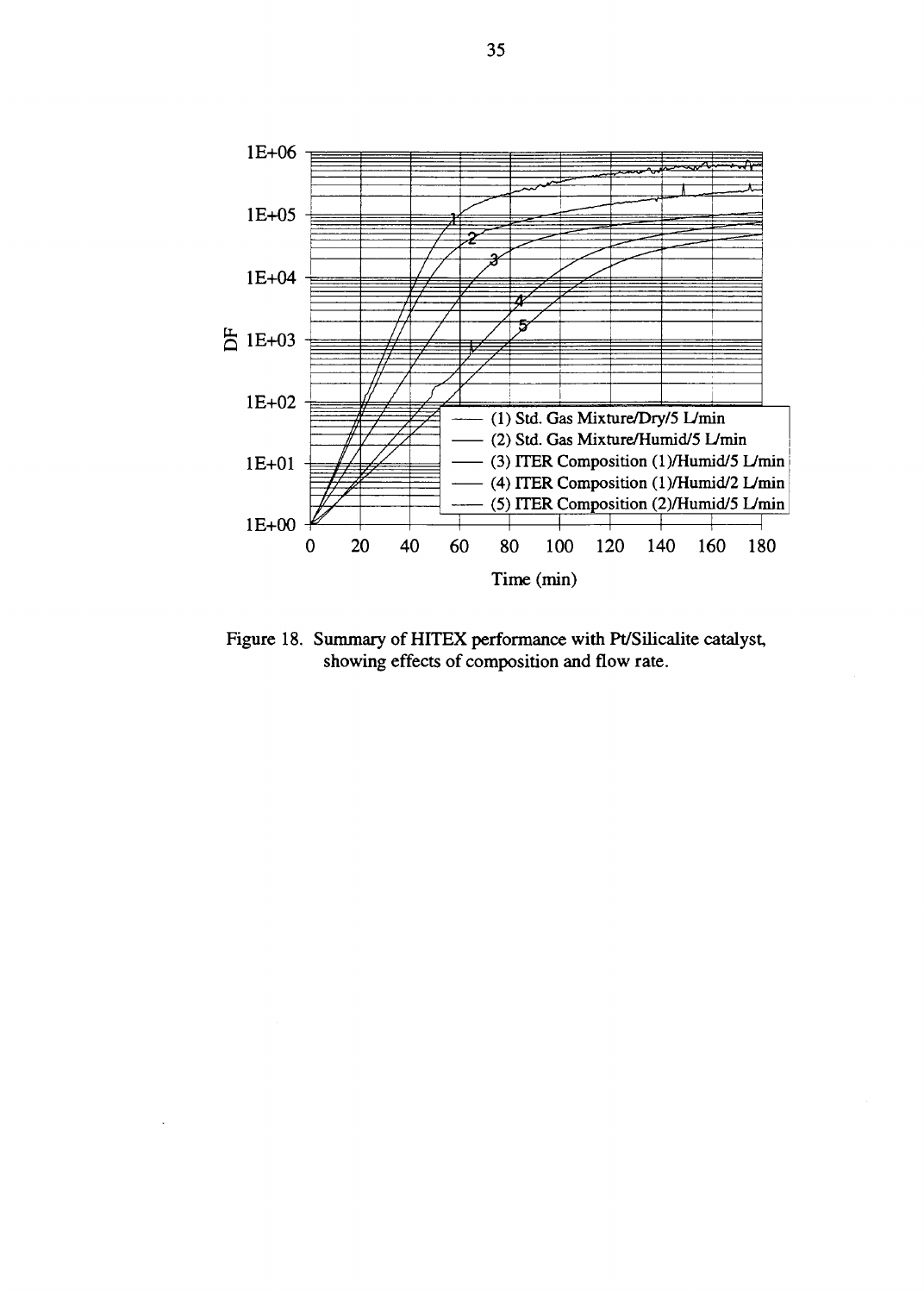

Figure 19. Two-stage HITEX loop performance (batch tank position).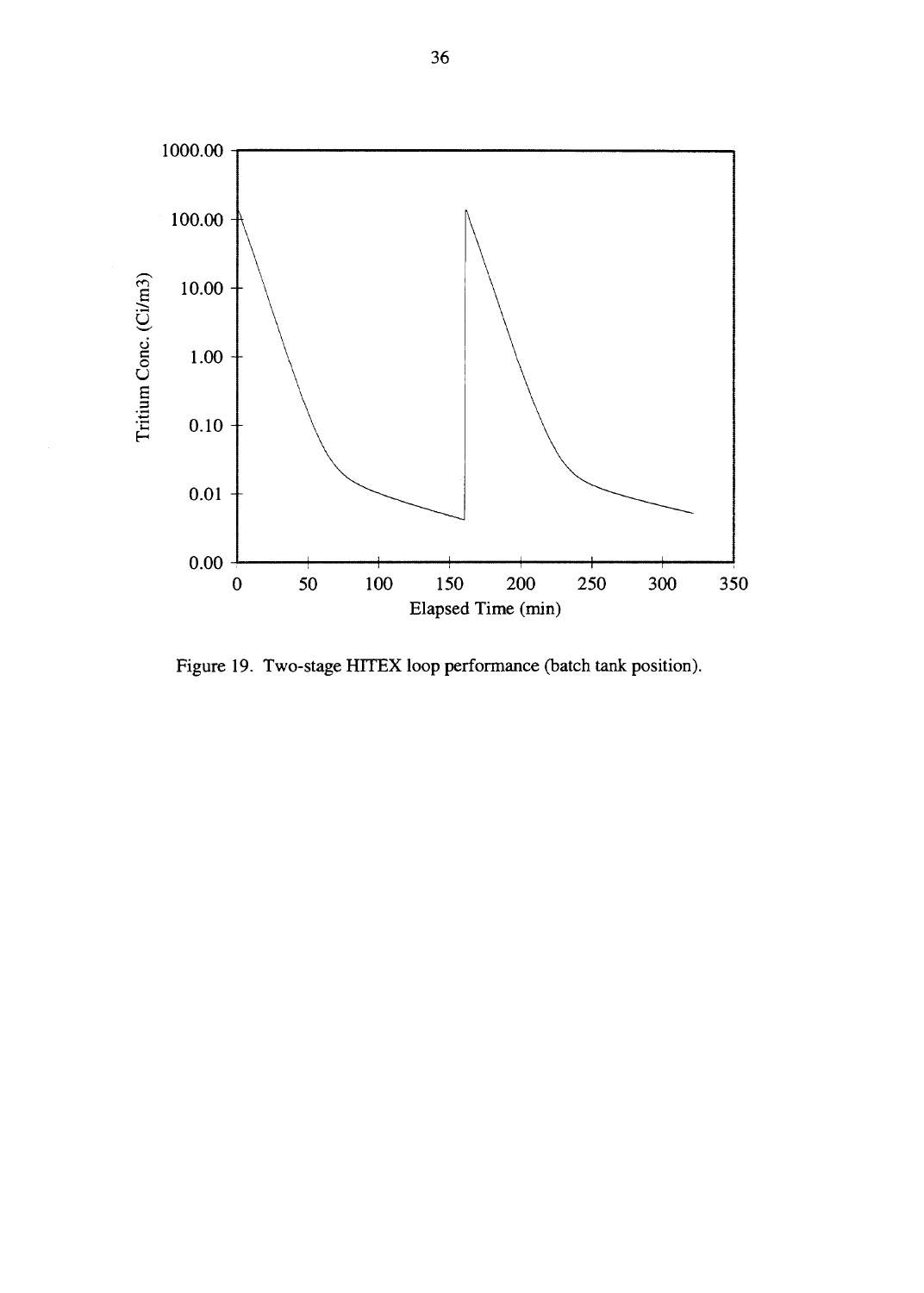

Figure 20. Two-stage HITEX loop performance (batch stage only).